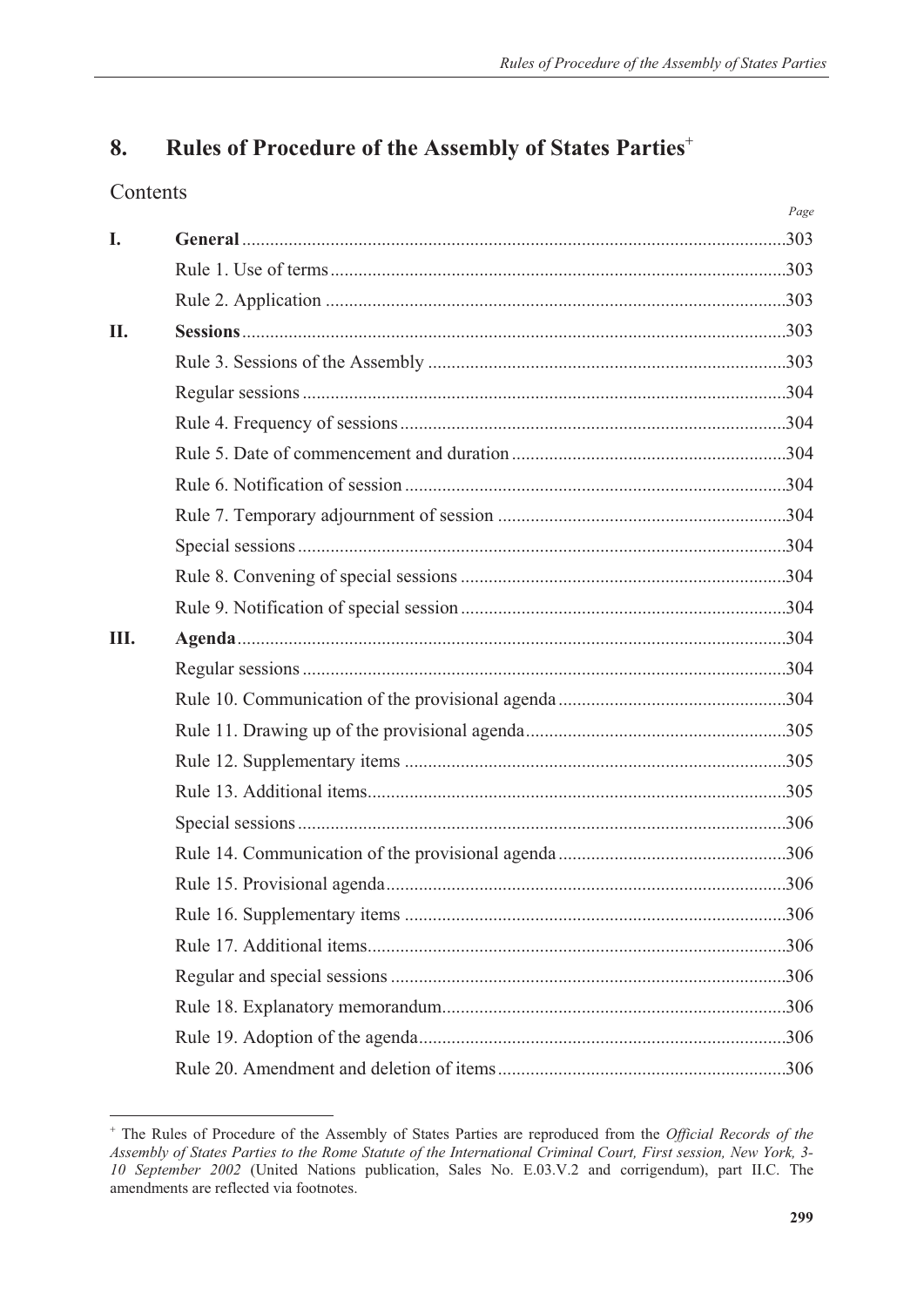| IV.   |                                                                                         |  |
|-------|-----------------------------------------------------------------------------------------|--|
|       |                                                                                         |  |
|       |                                                                                         |  |
|       |                                                                                         |  |
|       |                                                                                         |  |
|       |                                                                                         |  |
|       | Rule 28. Notification regarding participation of representatives of Observer States 308 |  |
| V.    |                                                                                         |  |
|       |                                                                                         |  |
| VI.   |                                                                                         |  |
|       |                                                                                         |  |
|       |                                                                                         |  |
|       |                                                                                         |  |
|       |                                                                                         |  |
| VII.  | Participation of the President of the Court, the Prosecutor and the Registrar.309       |  |
|       |                                                                                         |  |
| VIII. |                                                                                         |  |
|       |                                                                                         |  |
|       |                                                                                         |  |
| IX.   |                                                                                         |  |
|       |                                                                                         |  |
| X.    |                                                                                         |  |
|       |                                                                                         |  |
|       |                                                                                         |  |
|       |                                                                                         |  |
| XI.   |                                                                                         |  |
|       |                                                                                         |  |
| XII.  |                                                                                         |  |
|       |                                                                                         |  |
| XIII. |                                                                                         |  |
|       |                                                                                         |  |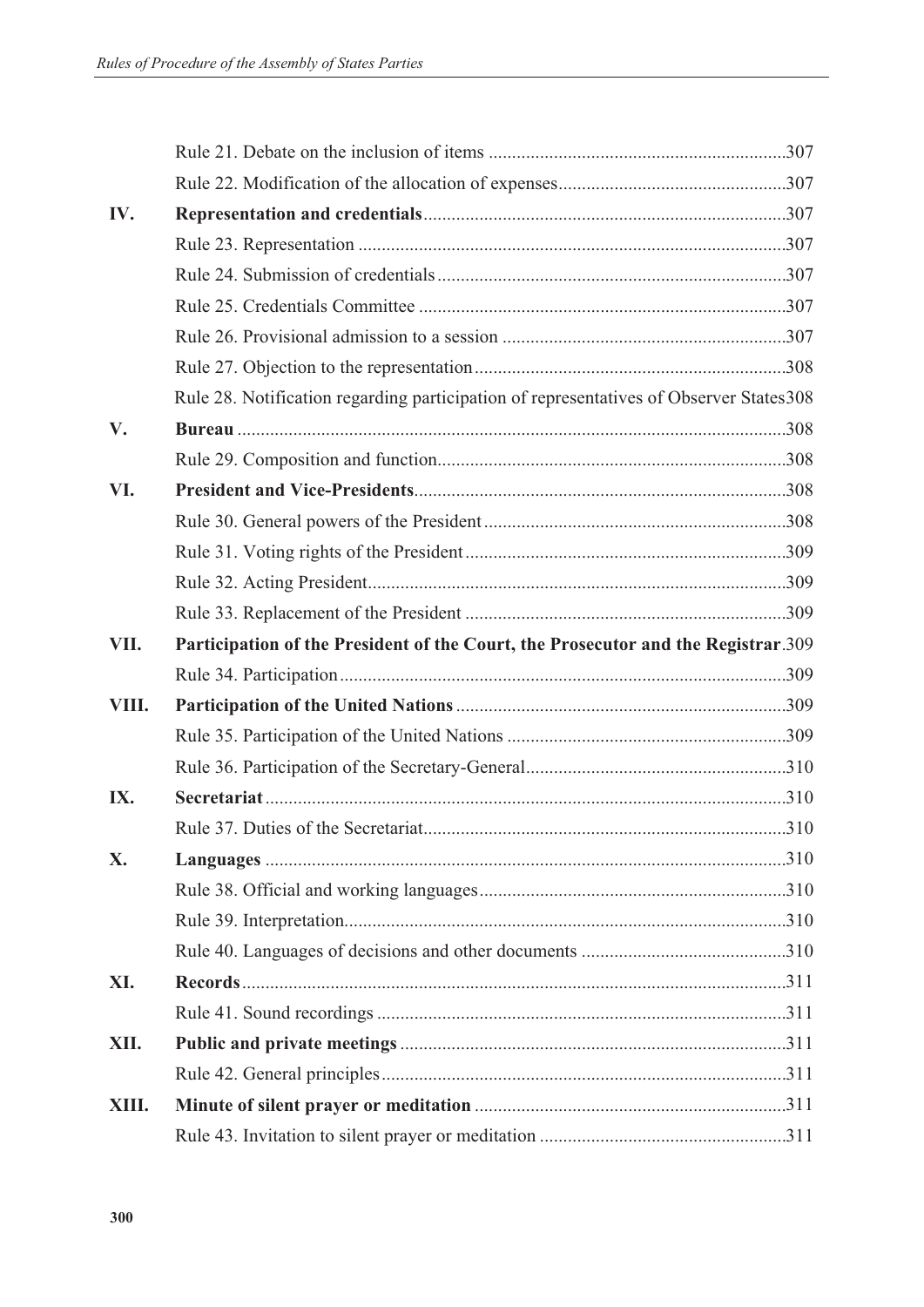| XIV. |                                                                                   |  |
|------|-----------------------------------------------------------------------------------|--|
|      |                                                                                   |  |
|      |                                                                                   |  |
|      |                                                                                   |  |
|      | Rule 47. Statements by the President of the Court, the Prosecutor and the         |  |
|      |                                                                                   |  |
|      |                                                                                   |  |
|      |                                                                                   |  |
|      |                                                                                   |  |
|      |                                                                                   |  |
|      |                                                                                   |  |
|      |                                                                                   |  |
|      |                                                                                   |  |
|      |                                                                                   |  |
|      |                                                                                   |  |
|      |                                                                                   |  |
|      |                                                                                   |  |
| XV.  |                                                                                   |  |
|      |                                                                                   |  |
|      |                                                                                   |  |
|      |                                                                                   |  |
|      |                                                                                   |  |
|      |                                                                                   |  |
|      | Rule 65. Decisions on amendments to proposals relating to matters of substance315 |  |
|      | Rule 66. Meaning of the phrase "States Parties present and voting"315             |  |
|      |                                                                                   |  |
|      |                                                                                   |  |
|      |                                                                                   |  |
|      |                                                                                   |  |
|      |                                                                                   |  |
|      |                                                                                   |  |
|      |                                                                                   |  |
|      |                                                                                   |  |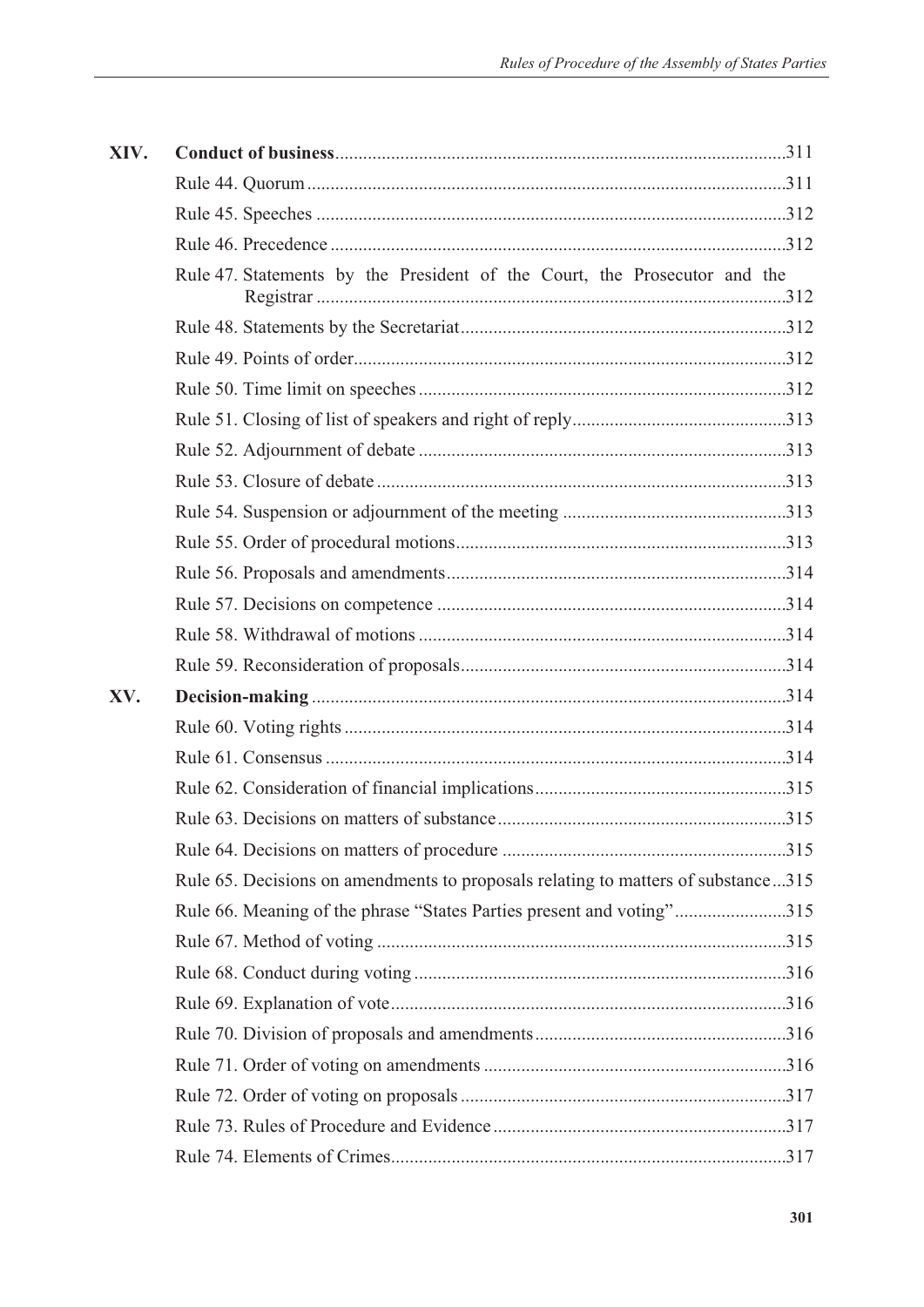|      | Rule 80. Restricted balloting for two or more elective places 318                 |  |
|------|-----------------------------------------------------------------------------------|--|
| XVI. |                                                                                   |  |
|      | Rule 81. Removal from office of a judge, the Prosecutor or a Deputy Prosecutor319 |  |
|      |                                                                                   |  |
|      |                                                                                   |  |
|      |                                                                                   |  |
|      |                                                                                   |  |
|      | XVIII. Elections of the judges, the Prosecutor and the Deputy Prosecutors 320     |  |
|      |                                                                                   |  |
|      | Rule 86. Elections of the Prosecutor and the Deputy Prosecutors320                |  |
| XIX. |                                                                                   |  |
|      |                                                                                   |  |
|      |                                                                                   |  |
|      |                                                                                   |  |
|      |                                                                                   |  |
|      |                                                                                   |  |
| XX.  |                                                                                   |  |
|      |                                                                                   |  |
|      |                                                                                   |  |
|      |                                                                                   |  |
|      |                                                                                   |  |
| XXI. |                                                                                   |  |
|      |                                                                                   |  |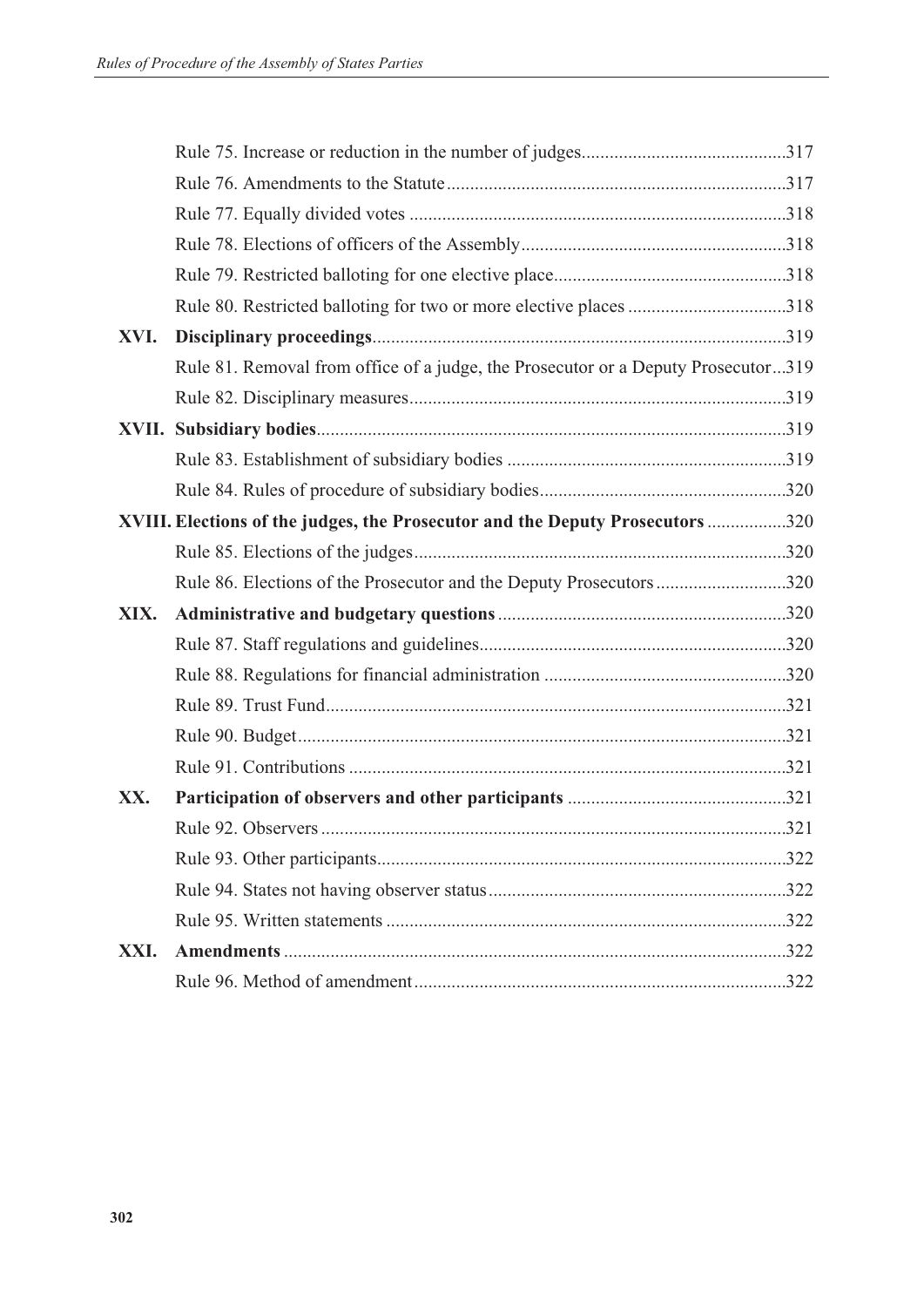# **I. General**

### **Rule 1 Use of terms**

For the purposes of these Rules:

"Assembly" means the Assembly of States Parties;

 "Bureau" means the Bureau of the Assembly of States Parties as defined in article 112, paragraph 3 (a), of the Statute;

"the Court" means the International Criminal Court;

"Deputy Prosecutor" means the Deputy Prosecutor of the Court;

"judges" means the judges of the Court;

 "Observer States" means States which have signed the Statute or the Final Act of the Rome Conference and which, pursuant to article 112, paragraph 1, of the Statute, may be observers in the Assembly;

 "Presidency" means the organ composed of the President and the First and Second Vice-Presidents of the Court;

"Prosecutor" means the Prosecutor of the Court;

"Registrar" means the Registrar of the Court;

"Rules" means the Rules of Procedure of the Assembly of States Parties;

"Secretariat" means the Secretariat of the Assembly of States Parties;

"States Parties" means States Parties to the Statute;

 "the Statute" means the Rome Statute of the International Criminal Court adopted on 17 July 1998 by the United Nations Diplomatic Conference of Plenipotentiaries on the Establishment of an International Criminal Court.

## **Rule 2 Application**

1. These Rules shall be applicable to the work of the Assembly, the Bureau and subsidiary bodies of the Assembly.

2. These Rules shall be applicable to the work of any Review Conference convened in accordance with article 121, paragraph 2, and article 123 of the Statute unless the Review Conference decides otherwise.

# **II. Sessions**

#### **Rule 3 Sessions of the Assembly**

 The Assembly shall hold regular and special sessions in accordance with paragraph 6 of article 112 of the Statute.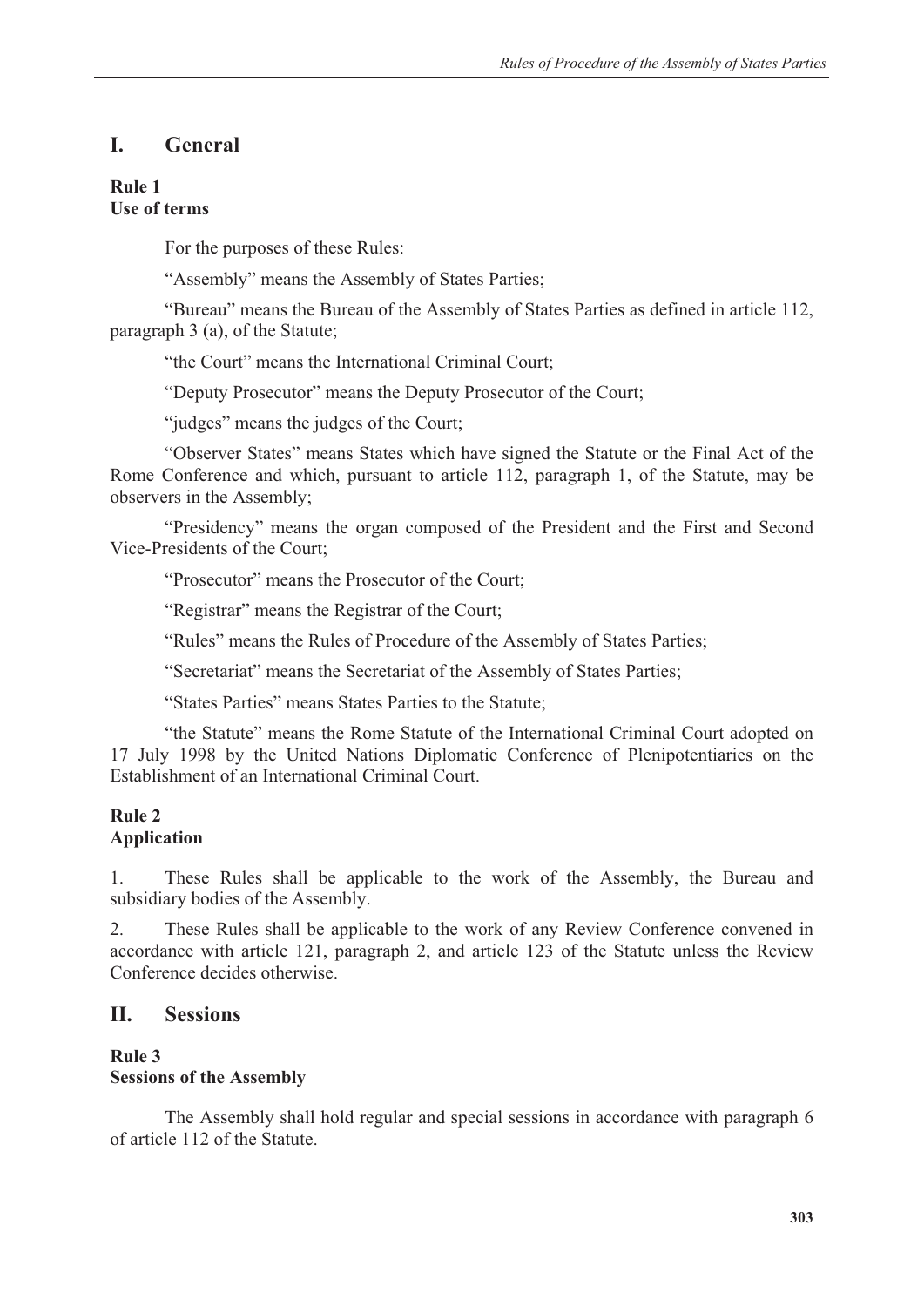#### **Regular sessions**

### **Rule 4 Frequency of sessions**

The Assembly shall meet in regular session once a year.

### **Rule 5 Date of commencement and duration**

 The date of commencement and duration of each session shall be decided by the Assembly at the previous session.

### **Rule 6 Notification of session**

 The Secretariat shall notify the States Parties, the Observer States, the Court and the United Nations at least sixty days in advance of the opening of a regular session.

#### **Rule 7**

#### **Temporary adjournment of session**

 The Assembly may decide at any session to adjourn temporarily and resume its meetings at a later date.

#### **Special sessions**

### **Rule 8 Convening of special sessions**

 The Assembly may hold special sessions and fix the date of commencement and the duration of each such special session. Special sessions of the Assembly may also be convened by the Bureau on its own initiative or at the request of one third of the States Parties in accordance with paragraph 6 of article 112 of the Statute.

#### **Rule 9 Notification of special session**

 The Secretariat shall notify the States Parties, the Observer States, the Court and the United Nations at least twenty-one days in advance, of the opening of a special session.

## **III. Agenda**

#### **Regular sessions**

#### **Rule 10 Communication of the provisional agenda**

 The provisional agenda for a regular session shall be communicated by the Secretariat to the States Parties, the Observer States, the Court and the United Nations at least sixty days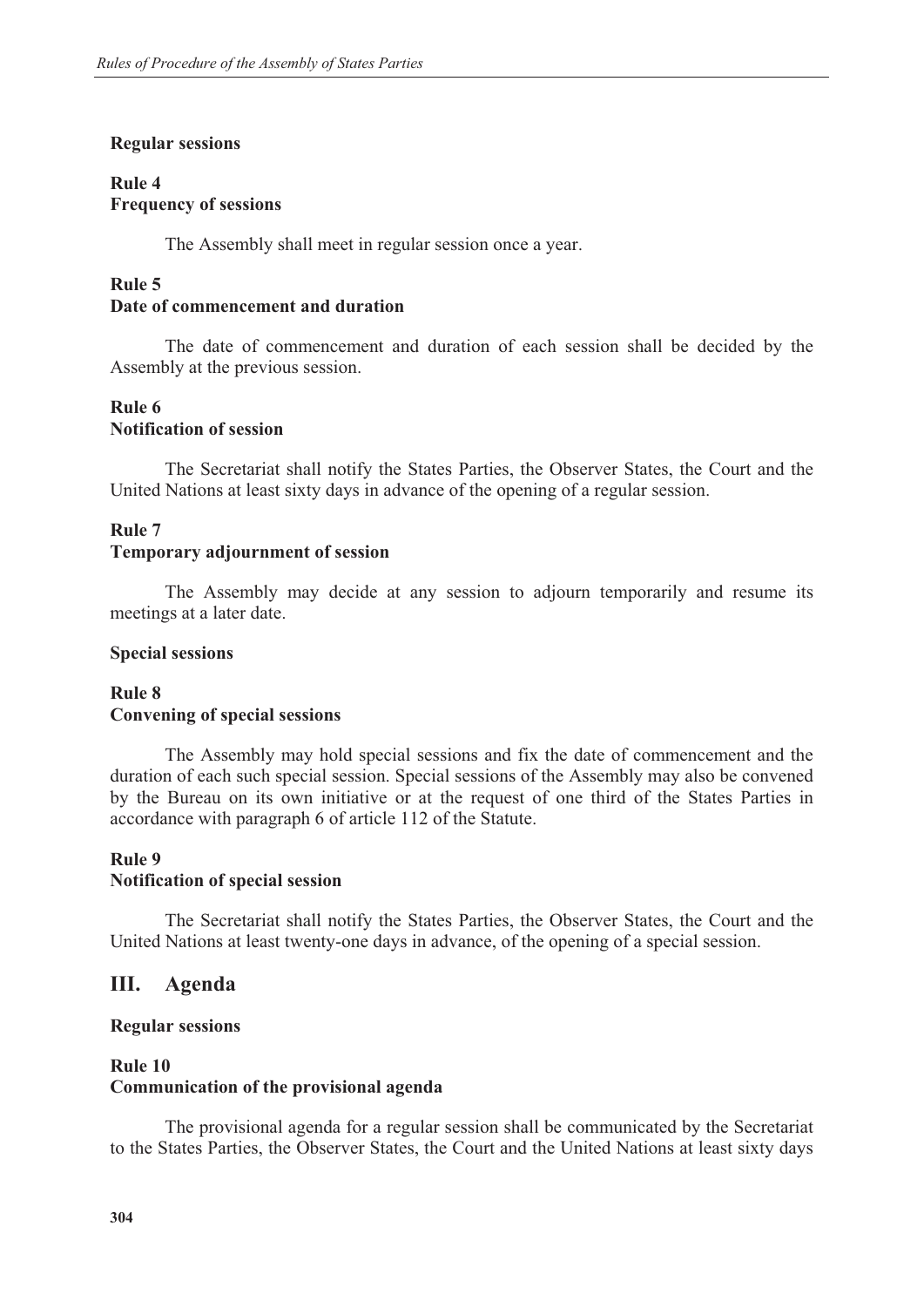before the opening of the session together with any supplementary documentation if necessary.

# **Rule 11**

## **Drawing up of the provisional agenda**

- 1. The provisional agenda shall be drawn up by the Secretariat.
- 2. The provisional agenda shall include, inter alia:

 (a) Items the inclusion of which has been decided at a previous session of the Assembly;

- (b) Items relating to the organization of the session;
- (c) Items relating to the adoption of normative texts;

 (d) Items relating to the management oversight provided by the Assembly to the Presidency, the Prosecutor and the Registrar regarding the administration of the Court;

 (e) Items pertaining to the budget for the Court, to annual financial statements and to a report of an independent auditor;

 (f) Election of judges, and of the Prosecutor and of one or more Deputy Prosecutors, and elections to fill vacancies in the membership of the Court;

(g) Reports from the Bureau;

 (h) Items relating to any matter submitted to the Assembly of States Parties by the Court pursuant to article 87, paragraphs 5 and 7, of the Statute;

- (i) Any report by any organ of the Court on its work;
- (j) Any item proposed by any State Party;
- (k) Any item proposed by the Court.

3. The United Nations may propose items for consideration by the Assembly. In such cases, the Secretary-General shall notify the President of the Bureau of the Assembly accordingly, providing any relevant information with a view to the possible inclusion of such item in the provisional agenda of the following session of the Assembly.

### **Rule 12 Supplementary items**

 Any State Party, the Court or the Bureau may, at least thirty days before the date fixed for the opening of a regular session, request the inclusion of supplementary items in the agenda. Such items shall be placed on a supplementary list, which shall be communicated to the States Parties, to Observer States, the Court and the United Nations at least twenty days before the opening of the session.

## **Rule 13 Additional items**

 Additional items of an important and urgent character, proposed for inclusion in the agenda less than thirty days before the opening of a regular session or during a session, may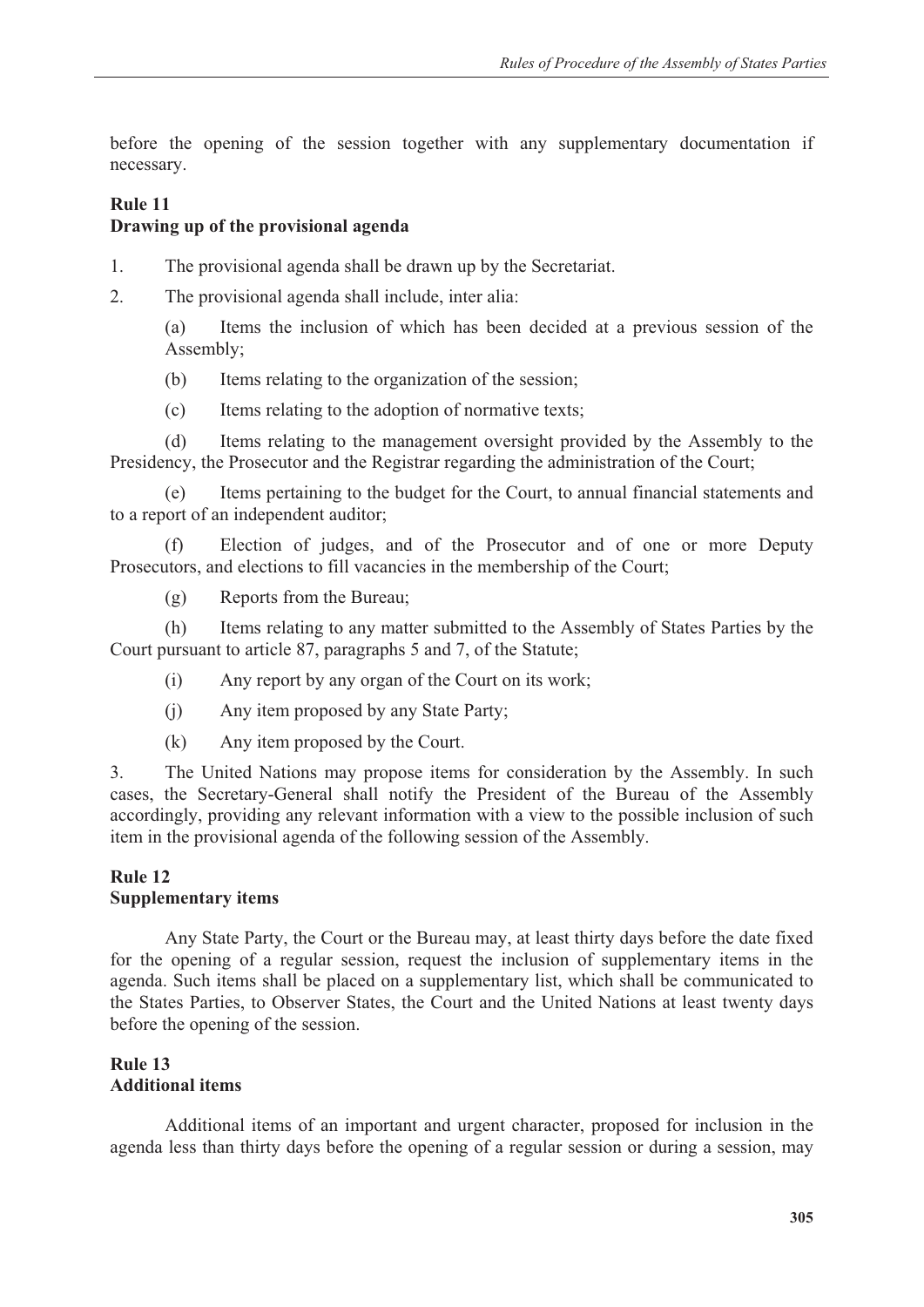be placed on the agenda of the Assembly if the Assembly so decides by a majority of the members present and voting.

#### **Special sessions**

### **Rule 14 Communication of the provisional agenda**

 The provisional agenda of the special session shall be communicated by the Secretariat to the States Parties, to Observer States, the Court and the United Nations at least fourteen days before the opening of the session.

### **Rule 15 Provisional agenda**

 The provisional agenda of a special session shall consist only of those items proposed in the request for the holding of the session.

## **Rule 16 Supplementary items**

 Any State Party, the Bureau or the Court may, at least seven days before the date fixed for the opening of a special session, request the inclusion of supplementary items in the agenda. Such items shall be placed on a supplementary list, which shall be communicated to the States Parties, to Observer States, the Court and the United Nations.

### **Rule 17 Additional items**

 During a special session additional items may be added to the agenda by a two-thirds majority of the members of the Assembly present and voting.

#### **Regular and special sessions**

#### **Rule 18 Explanatory memorandum**

 Any item proposed for inclusion in the agenda shall be accompanied by an explanatory memorandum and, if possible, by basic documents or by a draft decision.

# **Rule 19 Adoption of the agenda**

 At each session the provisional agenda and the supplementary list shall be submitted to the Assembly for approval as soon as possible after the opening of the session.

#### **Rule 20**

#### **Amendment and deletion of items**

 Items on the agenda may be amended or deleted by the Assembly by a majority of the members of the Assembly present and voting.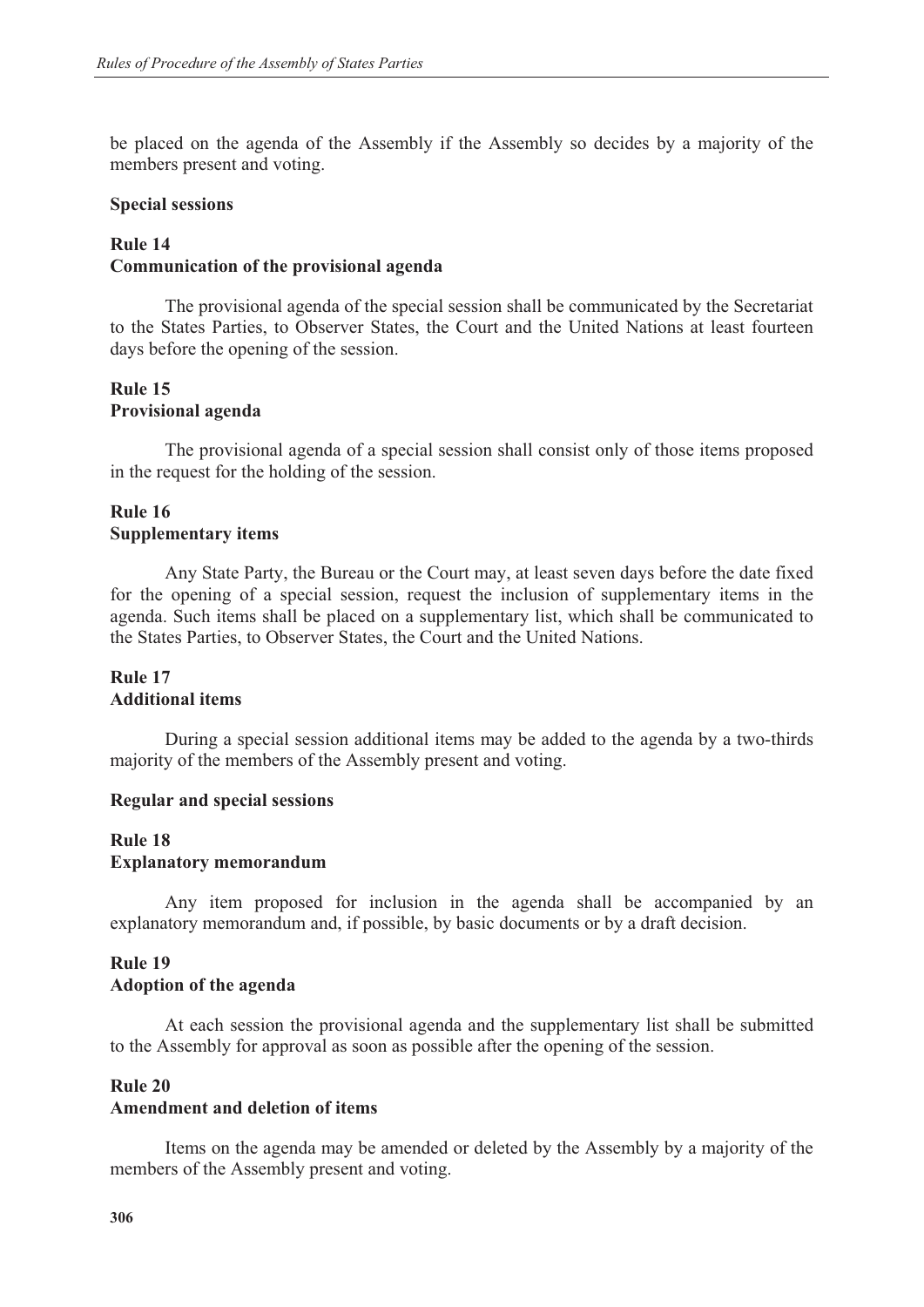# **Rule 21 Debate on the inclusion of items**

 Debate on the inclusion of an item in the agenda shall be limited to three speakers in favour of, and three against, the inclusion. The President may limit the time to be allowed to speakers under this rule.

# **Rule 22**

## **Modification of the allocation of expenses**

 No proposal for a modification of the allocation of expenses of the Court for the time being in force shall be placed on the agenda unless it has been communicated to the States Parties at least sixty days before the opening of the session.

# **IV. Representation and credentials**

#### **Rule 23 Representation**

1. Each State Party shall be represented by one representative, who may be accompanied by alternates and advisers.

2. Each Observer State may be represented in the Assembly by one designated representative, who may be accompanied by alternates and advisers.

3. The representative may designate an alternate or an adviser to act in his/her capacity.

## **Rule 24 Submission of credentials**

 The credentials of representatives of States Parties and the names of alternates and advisers shall be submitted to the Secretariat if possible not later than twenty-four hours after the opening of the session. The credentials shall be issued by the Head of State or Government or by the Minister for Foreign Affairs or by a person authorized by either of them.

# **Rule 25 Credentials Committee**

 A Credentials Committee shall be appointed at the beginning of each session. It shall consist of representatives of nine States Parties, which shall be appointed by the Assembly on the proposal of the President. The Committee shall elect its own officers. It shall examine the credentials of representatives of States Parties and report to the Assembly without delay.

# **Rule 26**

## **Provisional admission to a session**

 Pending a decision of the Assembly upon their credentials, representatives of States Parties shall be entitled to participate provisionally in the Assembly.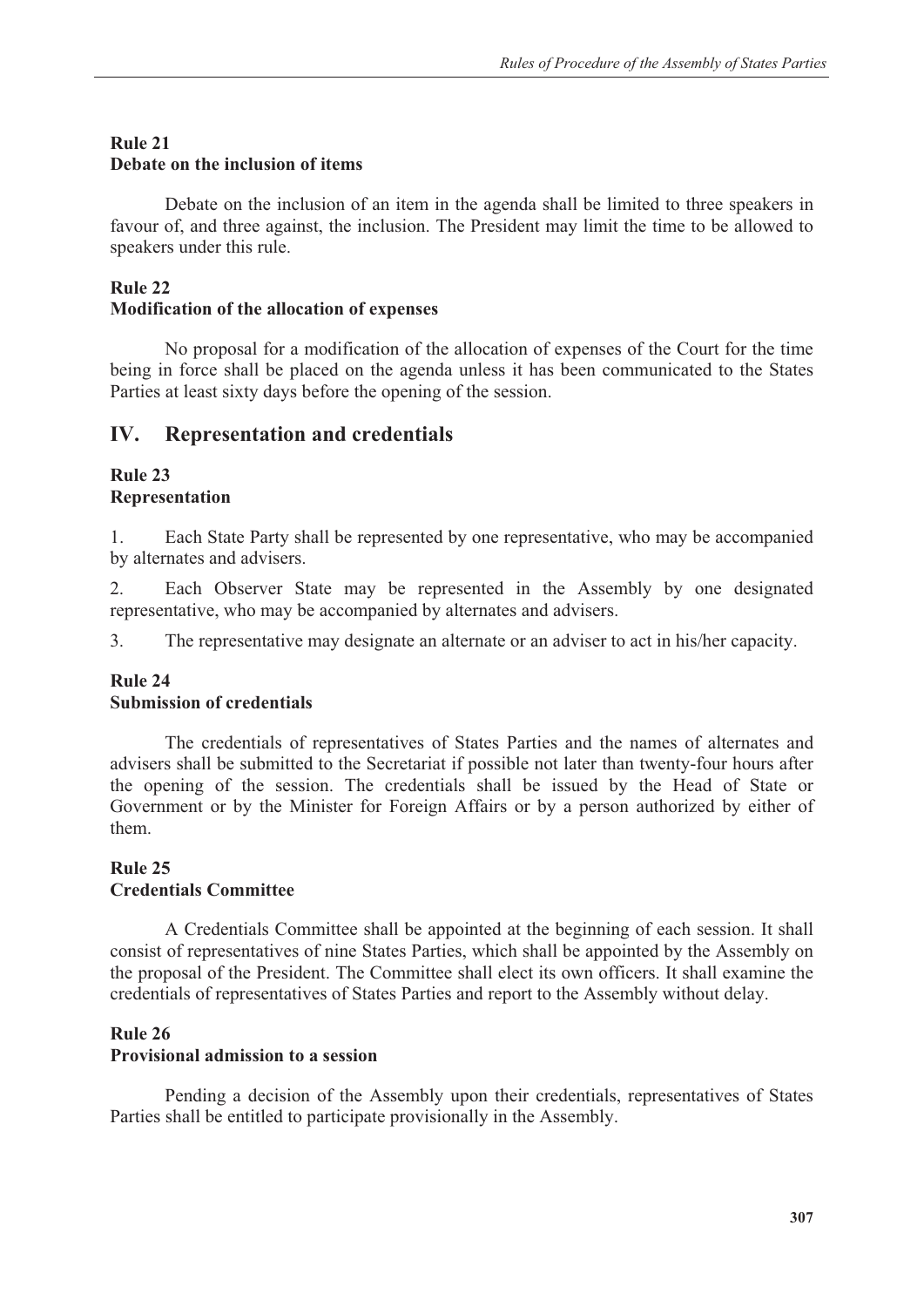# **Rule 27 Objection to the representation**

 If an objection is raised against a representation of a State Party, such objection shall be considered by the Credentials Committee forthwith. The report thereon shall be submitted to the Assembly without delay. Any representative of a State Party to whose admission a State Party has made objection shall be seated provisionally with the same rights as other representatives pending the decision of the Assembly.

# **Rule 28**

# **Notification regarding participation of representatives of Observer States**

 The names of designated representatives of Observer States and of alternates and advisers who accompany them shall be submitted to the Secretariat.

# **V. Bureau**

# **Rule 29 Composition and function**

 $1<sup>1</sup>$  The Assembly shall have a Bureau consisting of the President, who shall preside, two Vice-Presidents and eighteen members elected by the Assembly from among the representatives of the States Parties for three-year terms. Should the regular session of the Assembly marking the end of the Bureau's term of office be held later in the calendar year than the previous regular session, the Bureau shall continue to serve until the beginning of that session. Unless the Assembly decides otherwise, the Assembly shall elect a President at the last regular session prior to the end of the term of office of the President. The President so elected shall assume his or her functions only at the beginning of the session for which he or she is elected and shall hold office until the end of his or her term. The Bureau shall assist the Assembly in the discharge of its responsibilities.

2. The Bureau shall have a representative character, taking into account, in particular, equitable geographical distribution and the adequate representation of the principal legal systems of the world.

3. The Bureau shall meet as often as necessary, but at least once a year.

# **VI. President and Vice-Presidents**

# **Rule 30 General powers of the President**

1. In addition to exercising the powers conferred upon him/her elsewhere by these Rules, the President shall declare the opening and closing of each plenary meeting of the session, direct the discussions in plenary meetings, ensure observance of these Rules, accord the right to speak, put questions and announce decisions. The President shall rule on points of order and, subject to these Rules, shall have complete control of the proceedings at any meeting and over the maintenance of order thereat. The President may, in the course of the discussion of an item, propose to the Assembly the limitation of the time to be allowed to speakers, the

<sup>&</sup>lt;sup>1</sup> As amended by resolution ICC-ASP/3/Res.2.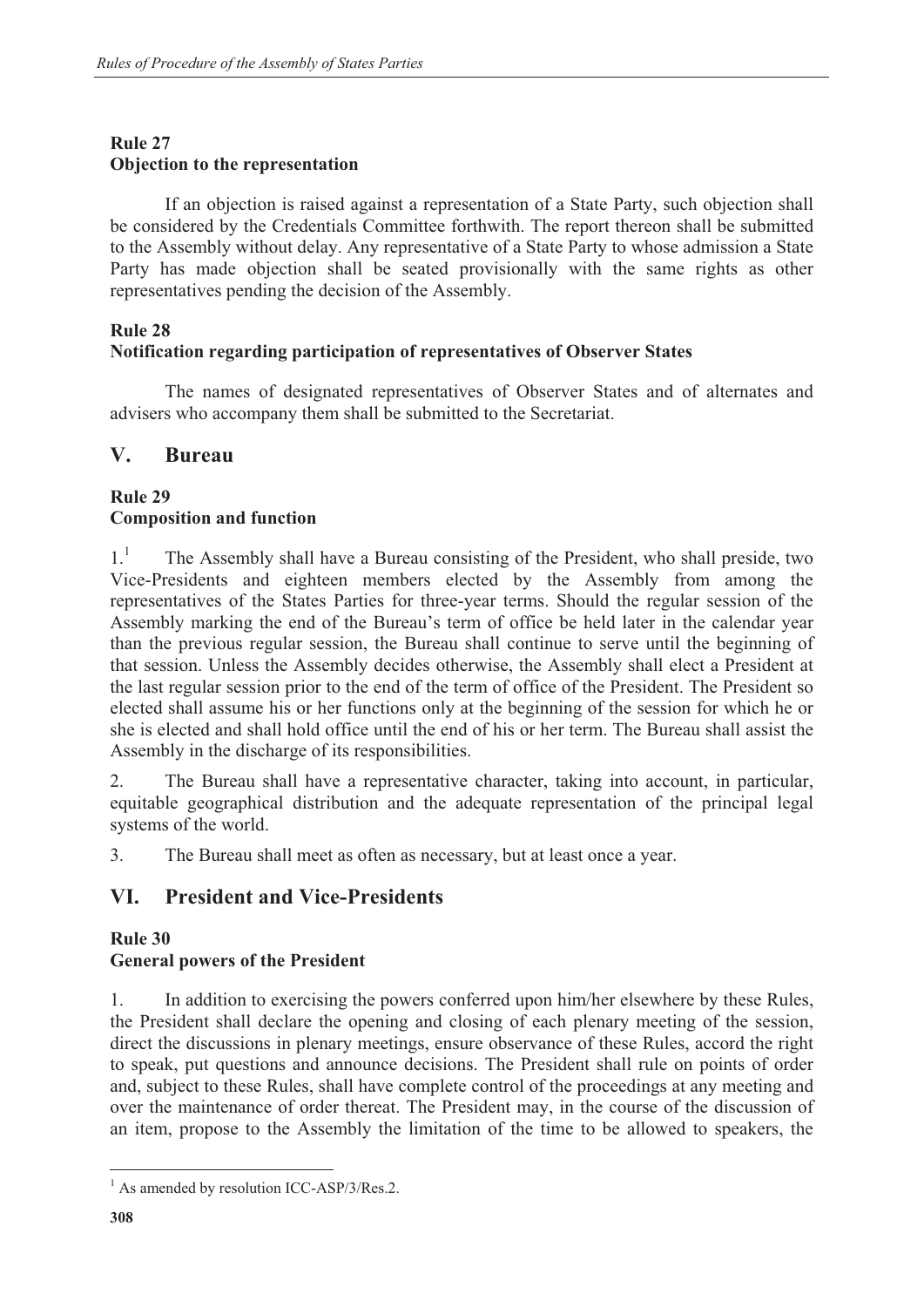limitation of the number of times each representative may speak, the closure of the list of speakers or the closure of the debate and the suspension or the adjournment of the meeting or the adjournment of the debate on the item under discussion.

2. The President, in the exercise of his/her functions, remains under the authority of the Assembly.

# **Rule 31**

### **Voting rights of the President**

 The President, or a Vice-President acting as President, shall not vote but shall designate another member of his/her delegation to vote in his/her place.

### **Rule 32 Acting President**

1. If the President finds it necessary to be absent during a meeting or any part thereof, he/she shall designate one of the Vice-Presidents to take his/her place.

2. A Vice-President acting as President shall have the same powers and duties as the President.

## **Rule 33 Replacement of the President**

 If the President is unable to perform his/her functions, a new President shall be elected for the unexpired term.

# **VII. Participation of the President of the Court, the Prosecutor and the Registrar**

#### **Rule 34 Participation**

 The President of the Court, the Prosecutor and the Registrar or their representatives may participate, as appropriate, in meetings of the Assembly and the Bureau in accordance with the provisions of these Rules and may make oral or written statements and provide information on any question under consideration.

# **VIII. Participation of the United Nations**

## **Rule 35**

## **Participation of the United Nations**

1. The United Nations shall have a standing invitation to participate, without the right to vote, in the work and deliberations of the Assembly.

2. When issues of interest to the United Nations are taken up by subsidiary bodies, the Secretary-General, if he so desires, or his representative, may participate in the work and deliberations of such subsidiary bodies. The Secretary-General or his representative may make statements, in oral or written form, in the deliberations.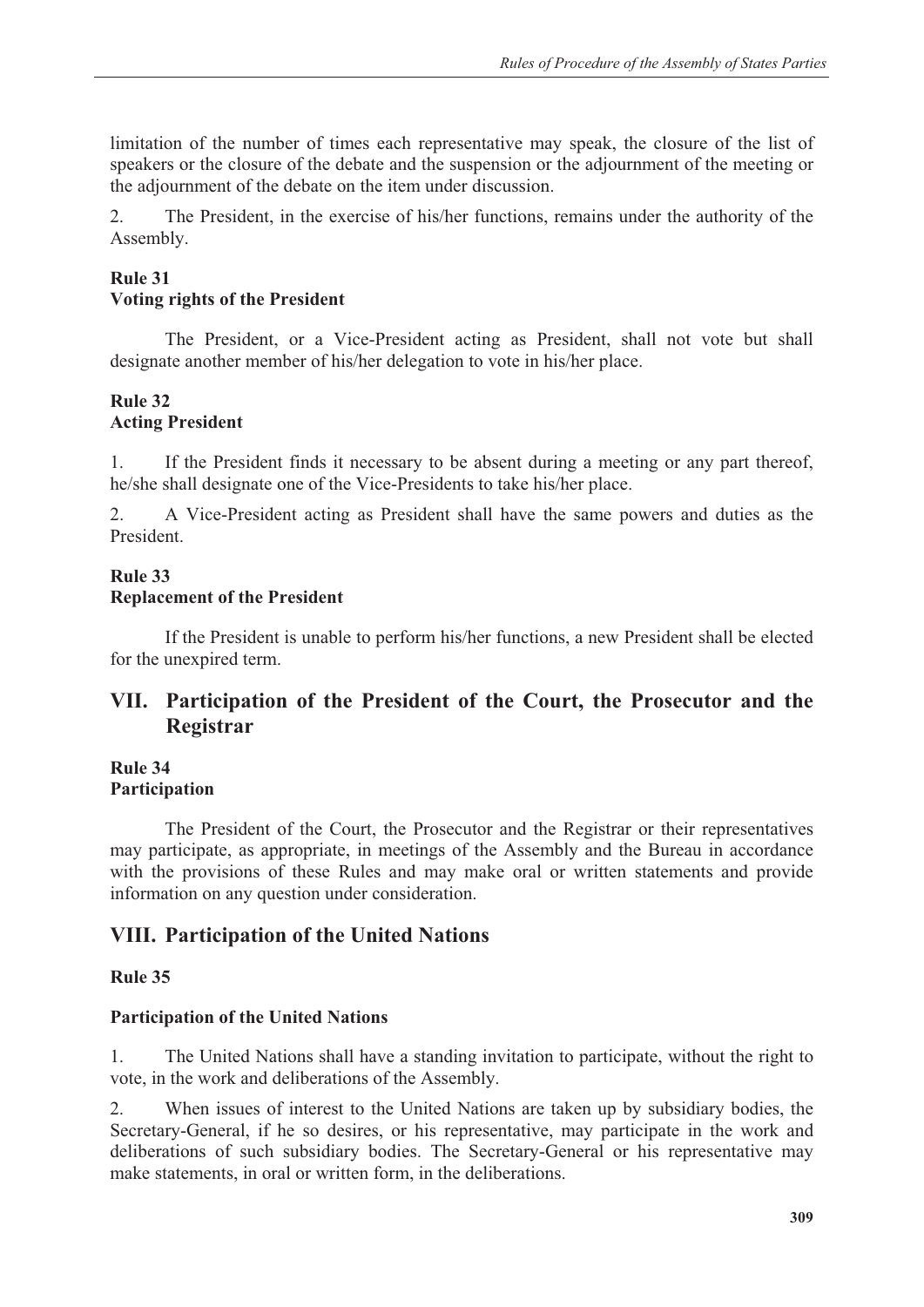#### **Rule 36**

#### **Participation of the Secretary-General**

 The Secretary-General of the United Nations may participate in meetings of the Assembly and the Bureau. He/She may also designate a member of the United Nations Secretariat to participate on his/her behalf. He/She may make oral or written statements concerning any question under consideration by the Assembly which pertains to United Nations activities and provide information as appropriate.

### **IX. Secretariat**

#### **Rule 37 Duties of the Secretariat**

 The Secretariat shall receive, translate, reproduce and distribute documents, reports and decisions of the Assembly, the Bureau and any subsidiary bodies that may be established by the Assembly; interpret speeches made at the meetings; prepare, print and circulate, if so decided by the Assembly or the Bureau, the records of the session; have the custody and proper preservation of the documents in the archives of the Assembly; distribute all documents of the Assembly and the Bureau; and, generally, perform all other work which the Assembly or the Bureau may require.

# **X. Languages**

## **Rule 38 Official and working languages**

 Arabic, Chinese, English, French, Russian and Spanish, which are both the official and working languages of the General Assembly of the United Nations, shall be the official and working languages of the Assembly (hereinafter "languages of the Assembly").

### **Rule 39 Interpretation**

1. Speeches made in an official and working language of the Assembly shall be interpreted into the other languages of the Assembly.

2. Any representative may make a speech in a language other than the languages of the Assembly. In that case the representative shall provide for interpretation into one of the languages of the Assembly. Interpretation into the other languages of the Assembly by the interpreters of the Secretariat may be based on the interpretation given in the first such language.

#### **Rule 40**<sup>2</sup>

#### **Languages of decisions and other documents**

 All decisions and other official documents of the Assembly shall be published in all languages of the Assembly which are also the official languages of at least one State Party to the Rome Statute, unless otherwise decided by the President of the Assembly.

 $2$  As amended by resolution ICC-ASP/7/Res.6.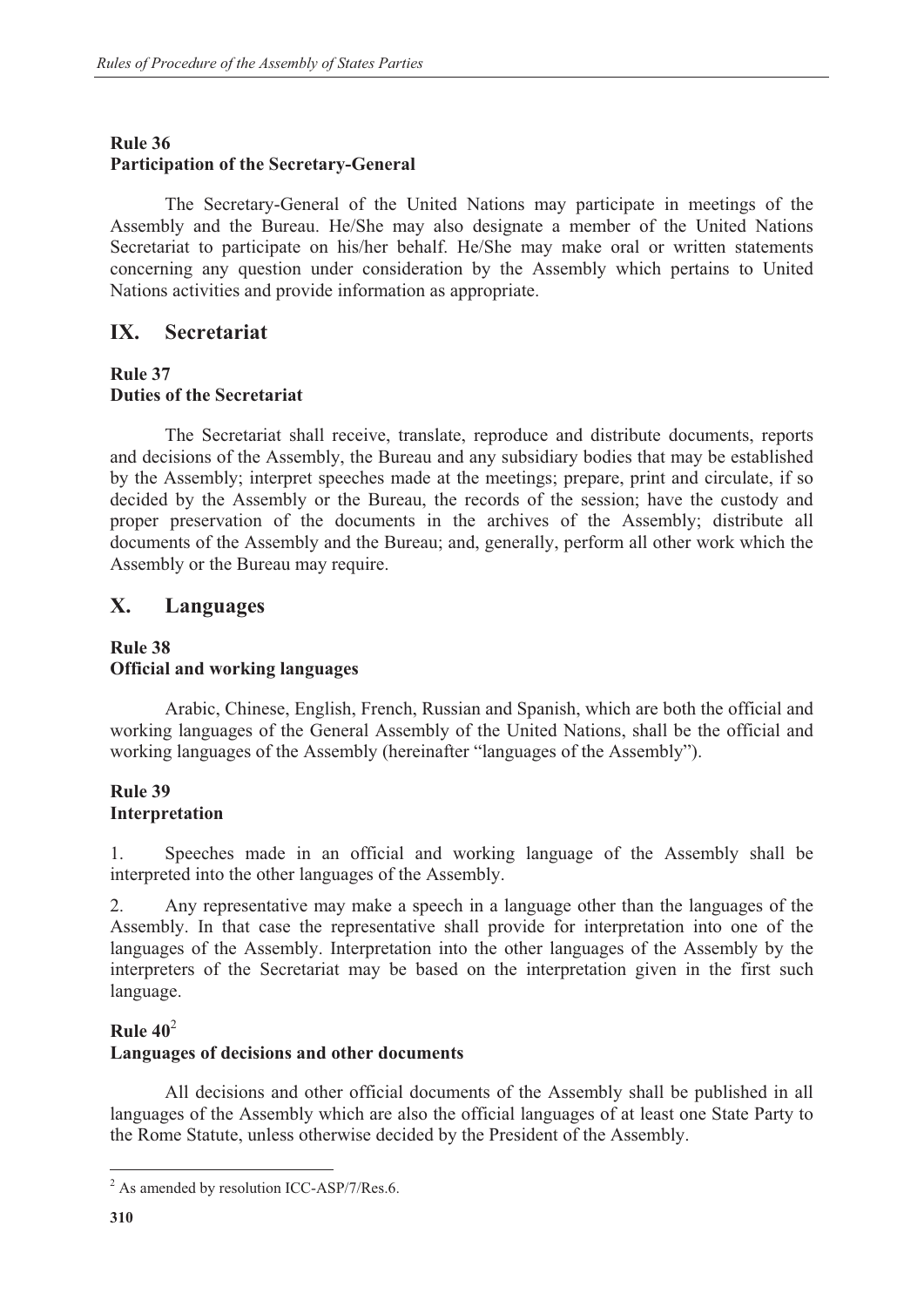# **XI. Records**

#### **Rule 41 Sound recordings**

 The Secretariat shall make and keep sound recordings of meetings of the Assembly and the Bureau and, when so decided, of any subsidiary body.

# **XII. Public and private meetings**

# **Rule 42 General principles**

1. The meetings of the Assembly shall be held in public unless the Assembly decides that exceptional circumstances require that the meetings be held in private.

2. As a general rule, meetings of the Bureau and of subsidiary bodies with limited membership shall be held in private unless the body concerned decides otherwise.

3. Meetings of subsidiary bodies with general membership shall be held in public unless the body concerned decides otherwise.

4. Decisions of the Assembly and the Bureau taken at a private meeting shall be announced at the following public meeting. At the close of a private meeting of the Bureau or of any subsidiary body, the President or the presiding officer may issue a communiqué through the Secretariat.

# **XIII. Minute of silent prayer or meditation**

# **Rule 43**

# **Invitation to silent prayer or meditation**

 Immediately after the opening of the first plenary meeting and immediately preceding the closing of the final plenary meeting, the President shall invite the representatives to observe one minute of silence dedicated to prayer or meditation.

# **XIV. Conduct of business**

### **Rule 44 Quorum**

1. The President may declare a meeting open and permit the debate to proceed when at least one third of the States Parties participating in the session are present.

2. The presence of an absolute majority of the States Parties constitutes the quorum for voting on matters of substance.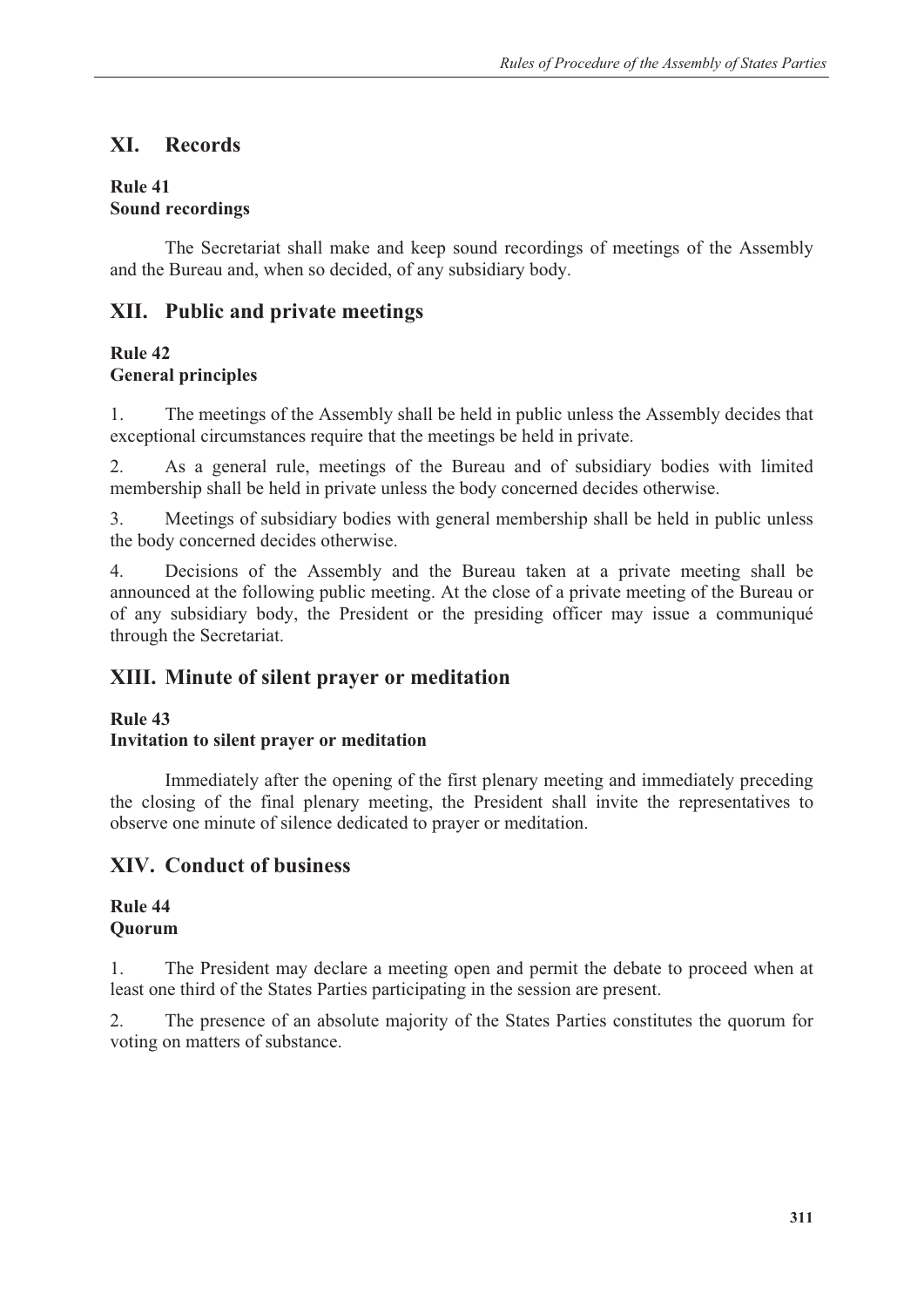### **Rule 45 Speeches**

 No representative may address the Assembly without having previously obtained the permission of the President. The President shall call upon speakers in the order in which they signify their desire to speak. The President may call a speaker to order if his/her remarks are not relevant to the question under consideration.

#### **Rule 46 Precedence**

 The Presiding Officer of a subsidiary body may be given precedence for the purpose of explaining the conclusions arrived at by that organ.

#### **Rule 47**

#### **Statements by the President of the Court, the Prosecutor and the Registrar**

 The President of the Court, the Prosecutor and the Registrar or their representatives may make either written or oral statements to the Assembly or the Bureau on any question under their consideration.

### **Rule 48 Statements by the Secretariat**

 The chief officer of the Secretariat, or a member of the Secretariat designated by him/her as his/her representative, may make either oral or written statements to the Assembly concerning any question under consideration by it.

### **Rule 49 Points of order**

 During the discussion of any matter, a representative of a State Party may rise to a point of order, and the point of order shall be immediately decided by the President in accordance with these Rules. A representative of a State Party may appeal against the ruling of the President. The appeal shall be immediately put to the vote, and the President's ruling shall stand unless overruled by a majority of the States Parties present and voting. A representative rising to a point of order may not speak on the substance of the question under consideration.

#### **Rule 50**

#### **Time limit on speeches**

 The Assembly may limit the time to be allowed to each speaker and the number of times each representative may speak on any question. Before a decision is taken, two representatives of States Parties may speak in favour of, and two against, a proposal to set such limits. When the debate is limited and a representative exceeds his/her allotted time, the President shall call him/her to order without delay.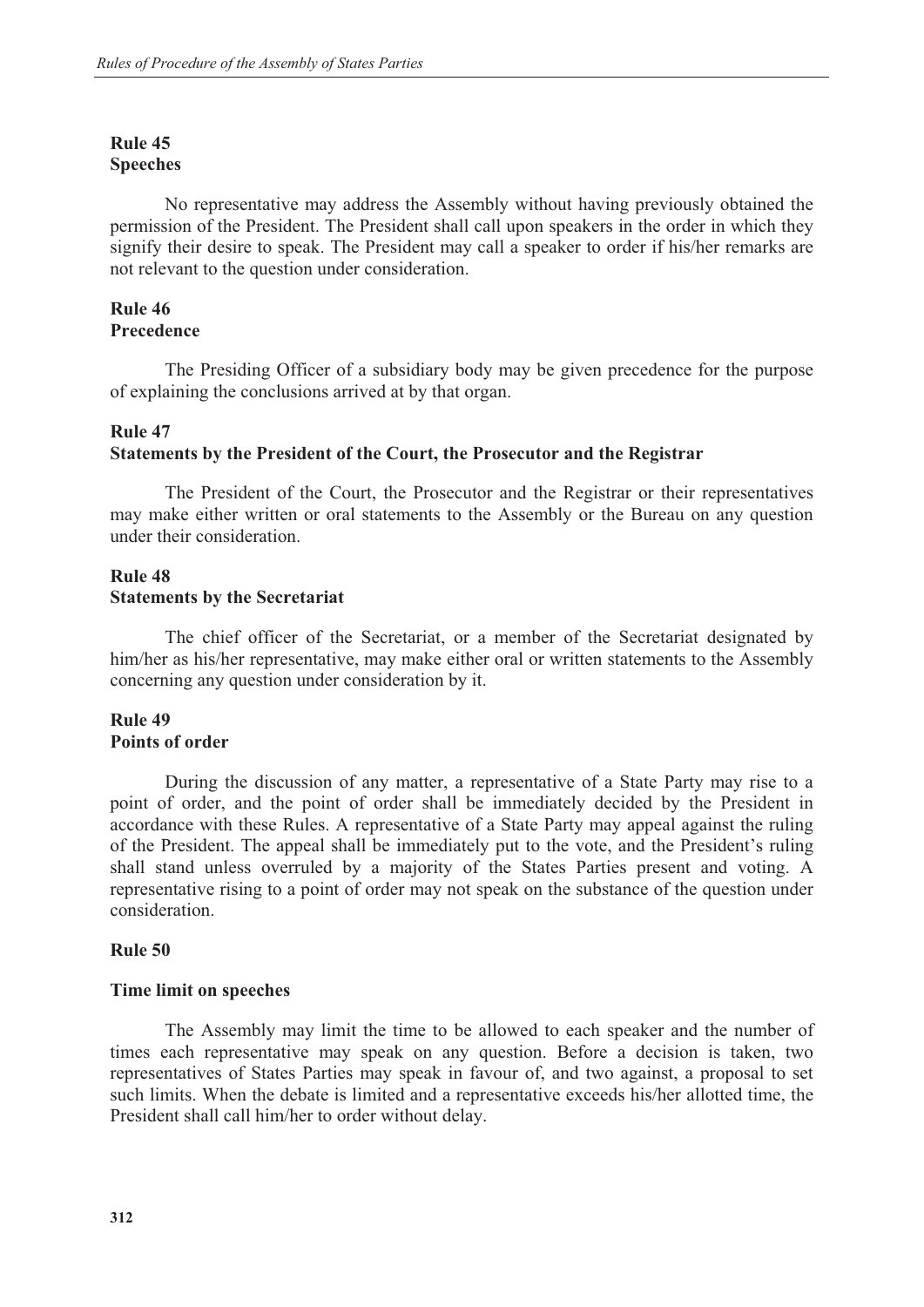# **Rule 51 Closing of list of speakers and right of reply**

 During the course of a debate, the President may announce the list of speakers and, with the consent of the Assembly, declare the list closed. The President may, however, accord the right of reply to a representative if a speech delivered after he/she has declared the list closed makes this desirable.

# **Rule 52 Adjournment of debate**

 During the discussion of any matter, a representative of a State Party may move the adjournment of the debate on the item under discussion. In addition to the proposer of the motion, two representatives of States Parties may speak in favour of, and two against, the motion, after which the motion shall be immediately put to the vote. The President may limit the time to be allowed to speakers under this rule.

## **Rule 53 Closure of debate**

 A representative of a State Party may at any time move the closure of the debate on the question under discussion, whether or not any other representative has signified his/her wish to speak. Permission to speak on the motion shall be accorded only to two representatives of States Parties opposing the closure, after which the motion shall be immediately put to the vote. If the Assembly is in favour of the closure, the President shall declare the closure of the debate. The President may limit the time to be allowed to speakers under this rule.

## **Rule 54**

## **Suspension or adjournment of the meeting**

 During the discussion of any matter, a representative of a State Party may move the suspension or the adjournment of the meeting. Such motion shall not be debated, but shall be immediately put to the vote. The President may limit the time to be allowed to the speakers moving the suspension or adjournment of the meeting.

#### **Rule 55 Order of procedural motions**

 Subject to rule 48, the following motions shall have precedence in the following order over all other proposals or motions before the meeting:

- (a) To suspend the meeting;
- (b) To adjourn the meeting;
- (c) To adjourn the debate on the question under discussion;
- (d) To close the debate on the question under discussion.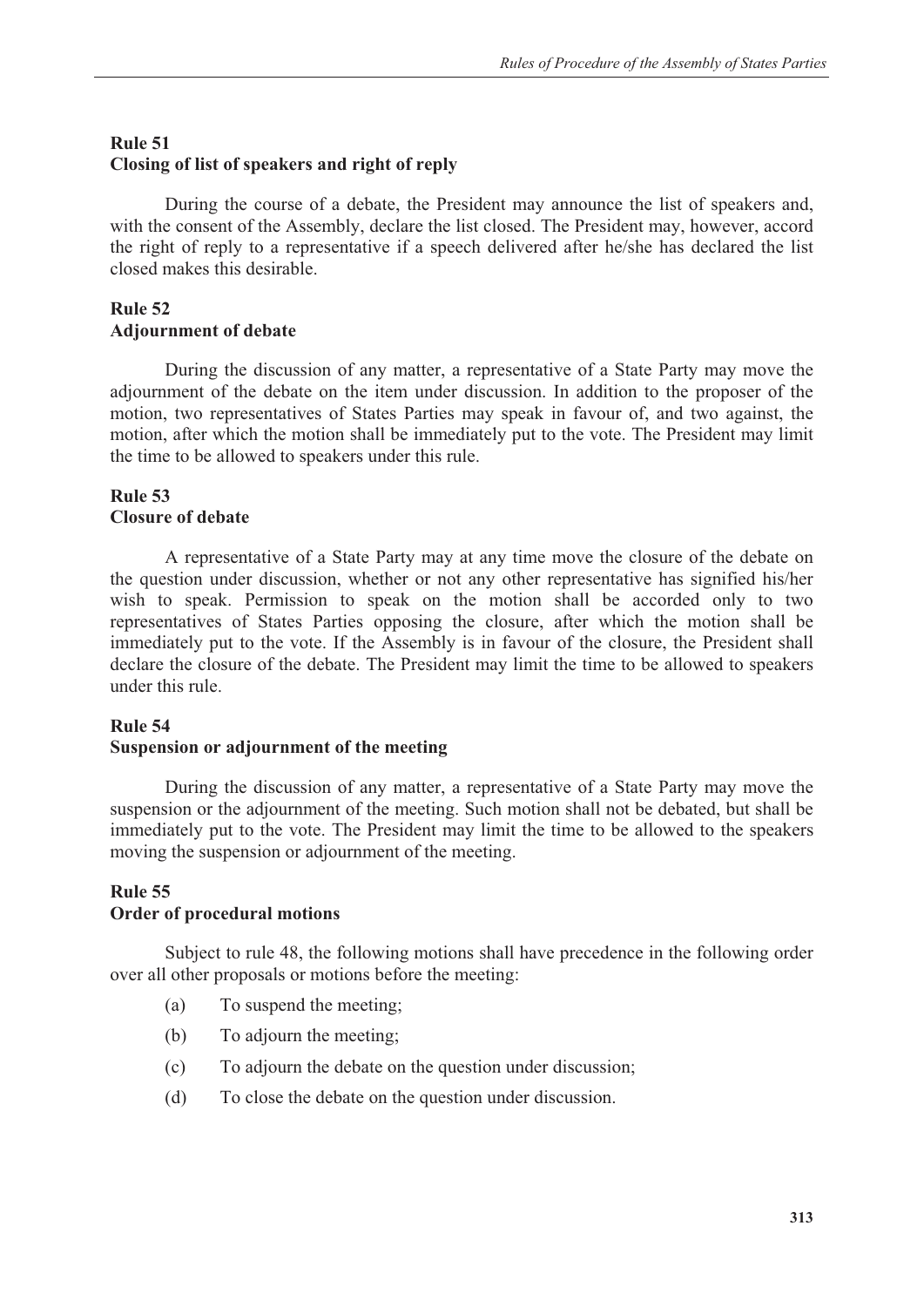# **Rule 56 Proposals and amendments**

 Proposals and amendments shall normally be submitted in writing to the Secretariat, which shall circulate copies to the delegations. As a general rule, no proposal shall be discussed or put to the vote at any meeting unless copies of it have been circulated to all delegations in all languages of the Assembly not later than the day preceding the meeting. The President may, however, permit the discussion and consideration of amendments or of motions as to procedure, even though such amendments and motions have not been circulated or have only been circulated the same day.

### **Rule 57 Decisions on competence**

 Subject to rule 55, any motion by a State Party calling for a decision on the competence of the Assembly to adopt a proposal submitted to it shall be put to the vote before a decision is taken on the proposal in question.

## **Rule 58 Withdrawal of motions**

 A motion may be withdrawn by its proposer at any time before voting on it has commenced, provided that the motion has not been amended. A motion thus withdrawn may be reintroduced by a representative of any State Party.

### **Rule 59 Reconsideration of proposals**

 When a proposal has been adopted or rejected, it may not be reconsidered at the same session unless the Assembly, by a two-thirds majority of the States Parties present and voting, so decides. Permission to speak on a motion to reconsider shall be accorded only to two representatives of States Parties opposing the motion, after which it shall be immediately put to the vote.

# **XV. Decision-making**

### **Rule 60 Voting rights**

Subject to article 112, paragraph 8, of the Statute, each State Party shall have one vote.

## **Rule 61 Consensus**

 Every effort shall be made to reach decisions in the Assembly and in the Bureau by consensus. If consensus cannot be reached, decisions shall be taken by vote.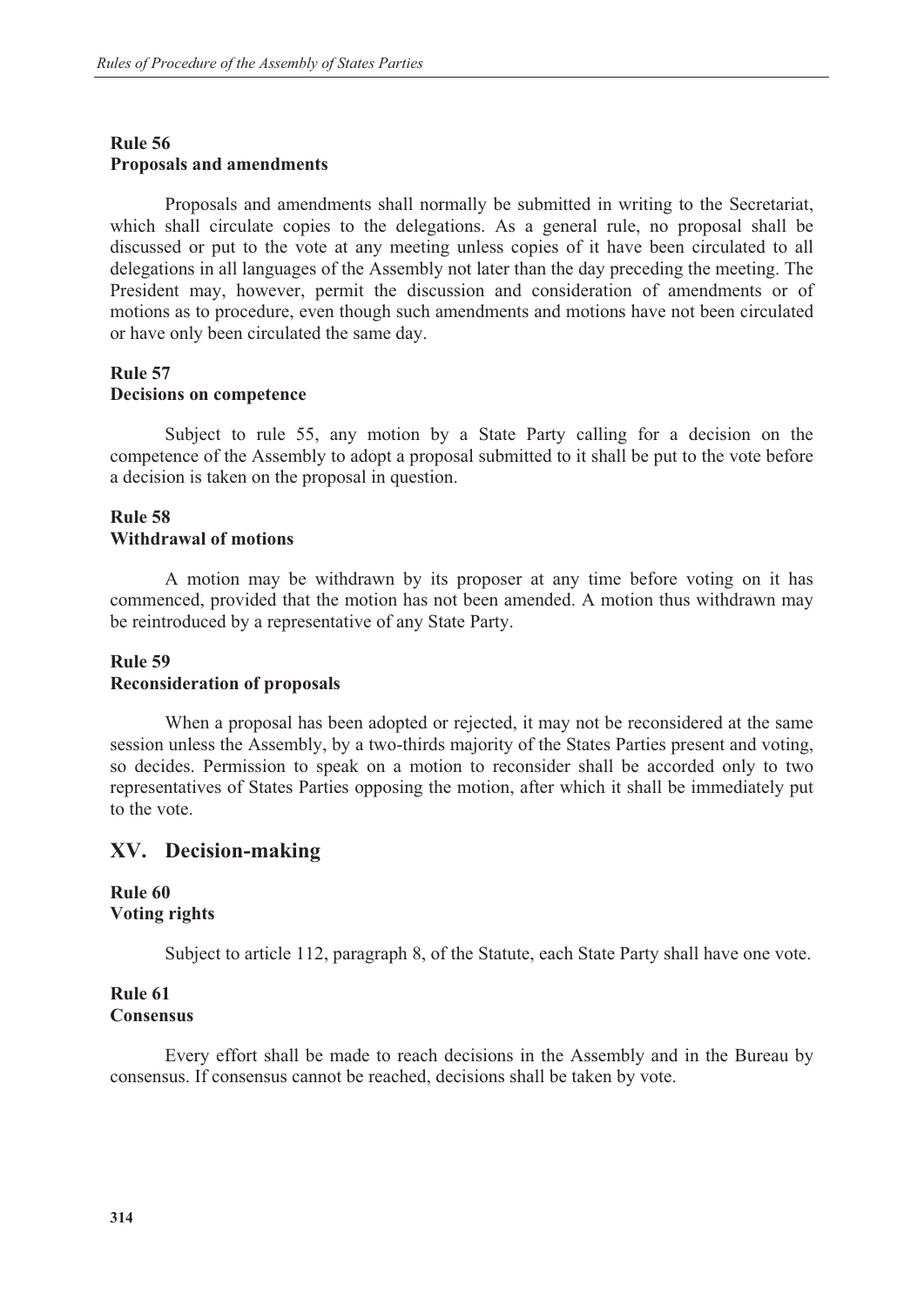### **Rule 62**

### **Consideration of financial implications**

 Before the Assembly takes a decision having financial implications, it shall receive and consider a report on such implications from the Secretariat or from the Registrar, as appropriate according to the subject matter, for decisions having financial or administrative implications relating to the Court.

### **Rule 63 Decisions on matters of substance**

 Subject to rule 61, and except as otherwise provided in the Statute and as reflected in these Rules, decisions on matters of substance must be approved by a two-thirds majority of States Parties present and voting.

# **Rule 64**

## **Decisions on matters of procedure**

1. Subject to rule 61 and except as otherwise provided in the Statute and as reflected in these Rules, decisions on matters of procedure shall be taken by a simple majority of States Parties present and voting.

2. If the question arises whether a matter is one of procedure or of substance, the President shall rule on the question. An appeal against this ruling shall immediately be put to the vote and the President's ruling shall stand unless the appeal is approved by a simple majority of the States Parties present and voting.

#### **Rule 65**

#### **Decisions on amendments to proposals relating to matters of substance**

 Decisions on amendments to proposals relating to matters of substance, and on parts of such proposals put to the vote separately, shall be made by a two-thirds majority of the States Parties present and voting.

#### **Rule 66**

## **Meaning of the phrase "States Parties present and voting"**

 For the purposes of these Rules, the phrase "States Parties present and voting" means States Parties present and casting an affirmative or negative vote. States Parties which abstain from the voting shall be considered as not voting.

# **Rule 67 Method of voting**

1. The Assembly shall, in the absence of mechanical or electronic means for voting, vote by show of hands or by standing, but a representative of any State Party may request a rollcall. The roll-call shall be taken in the English alphabetical order of the names of the States Parties, beginning with the State Party whose name is drawn by lot by the President. The name of each State Party shall be called in any roll-call, and its representative shall reply "yes", "no" or "abstention". The result of the voting shall be inserted in the records in the English alphabetical order of the names of the States Parties.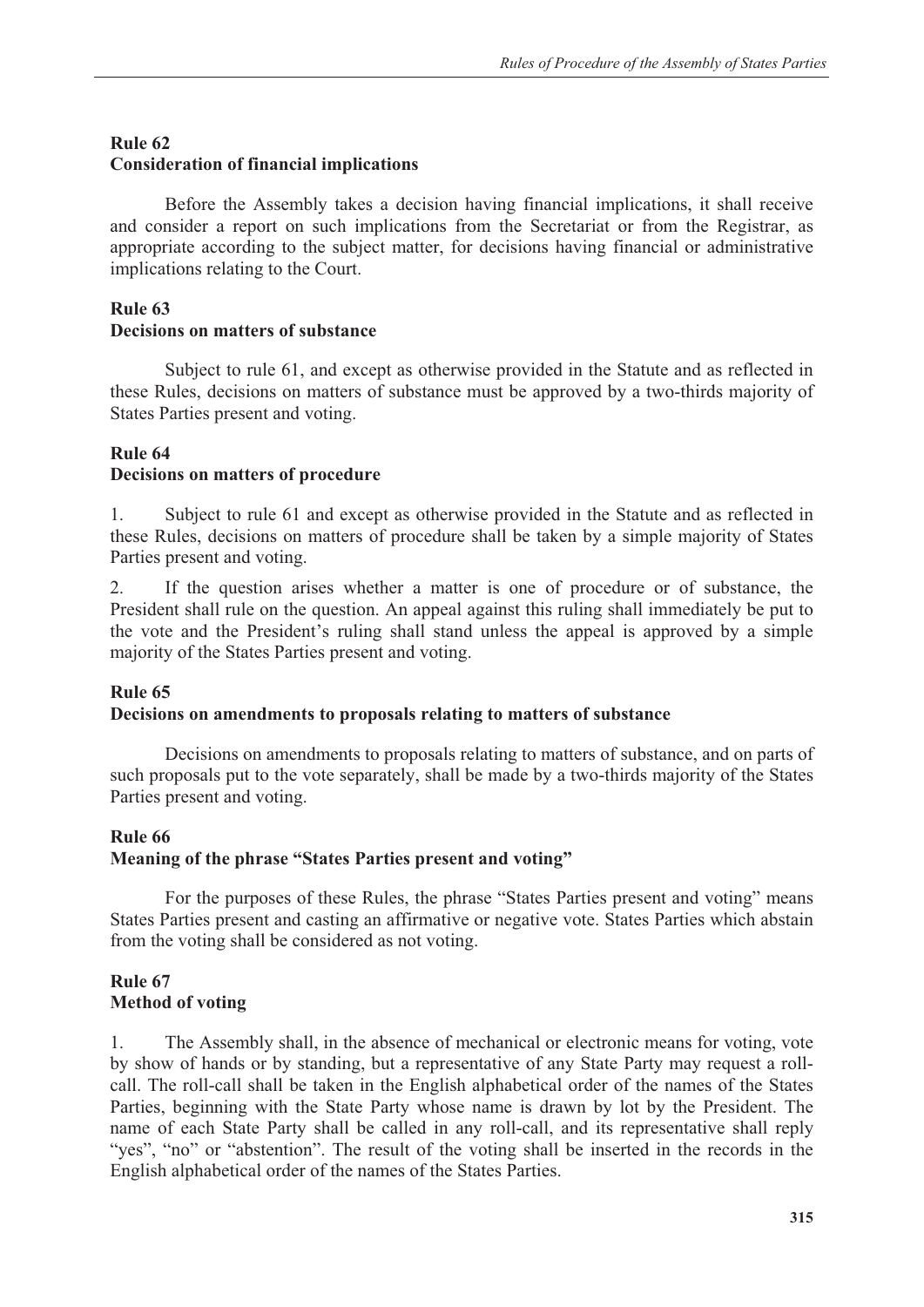2. When the Assembly votes by mechanical or electronic means, a non-recorded vote shall replace a vote by show of hands or by standing and a recorded vote shall replace a rollcall vote. A representative of a State Party may request a recorded vote. In the case of a recorded vote, the Assembly shall, unless a representative of a State Party requests otherwise, dispense with the procedure of calling out the names of the States Parties; nevertheless, the result of the voting shall be inserted in the record in the same manner as that of a roll-call vote.

## **Rule 68**

### **Conduct during voting**

 After the President has announced the commencement of voting, no representative of a State Party may interrupt the voting, except that representatives of States Parties may interrupt on a point of order in connection with the actual conduct of the voting.

#### **Rule 69 Explanation of vote**

 Representatives of States Parties may make brief statements consisting solely of explanations of their votes before the voting has commenced or after the voting has been completed. The representative of a State Party sponsoring a proposal or motion shall not speak in explanation of vote thereon, except if it has been amended. The President may limit the time to be allowed for such explanations.

# **Rule 70 Division of proposals and amendments**

 A representative of a State Party may move that parts of a proposal or of an amendment be voted on separately. If objection is made to the request for division, the motion for division shall be voted upon. Permission to speak on the motion for division shall be given only to two speakers in favour and two speakers against. If the motion for division is carried, those parts of the proposal or of an amendment which are approved shall then be put to the vote as a whole. If all operative parts of the proposal or of the amendment have been rejected, the proposal or the amendment shall be considered to have been rejected as a whole.

#### **Rule 71 Order of voting on amendments**

 When an amendment is moved to a proposal, the amendment shall be voted on first. When two or more amendments are moved to a proposal, the Assembly shall first vote on the amendment furthest removed in substance from the original proposal and then on the amendment next furthest removed therefrom, and so on until all the amendments have been put to the vote. Where, however, the adoption of one amendment necessarily implies the rejection of another amendment, the latter amendment shall not be put to the vote. If one or more amendments are adopted, the amended proposal shall then be voted upon. A motion is considered an amendment to a proposal if it merely adds to, deletes from or revises part of the proposal.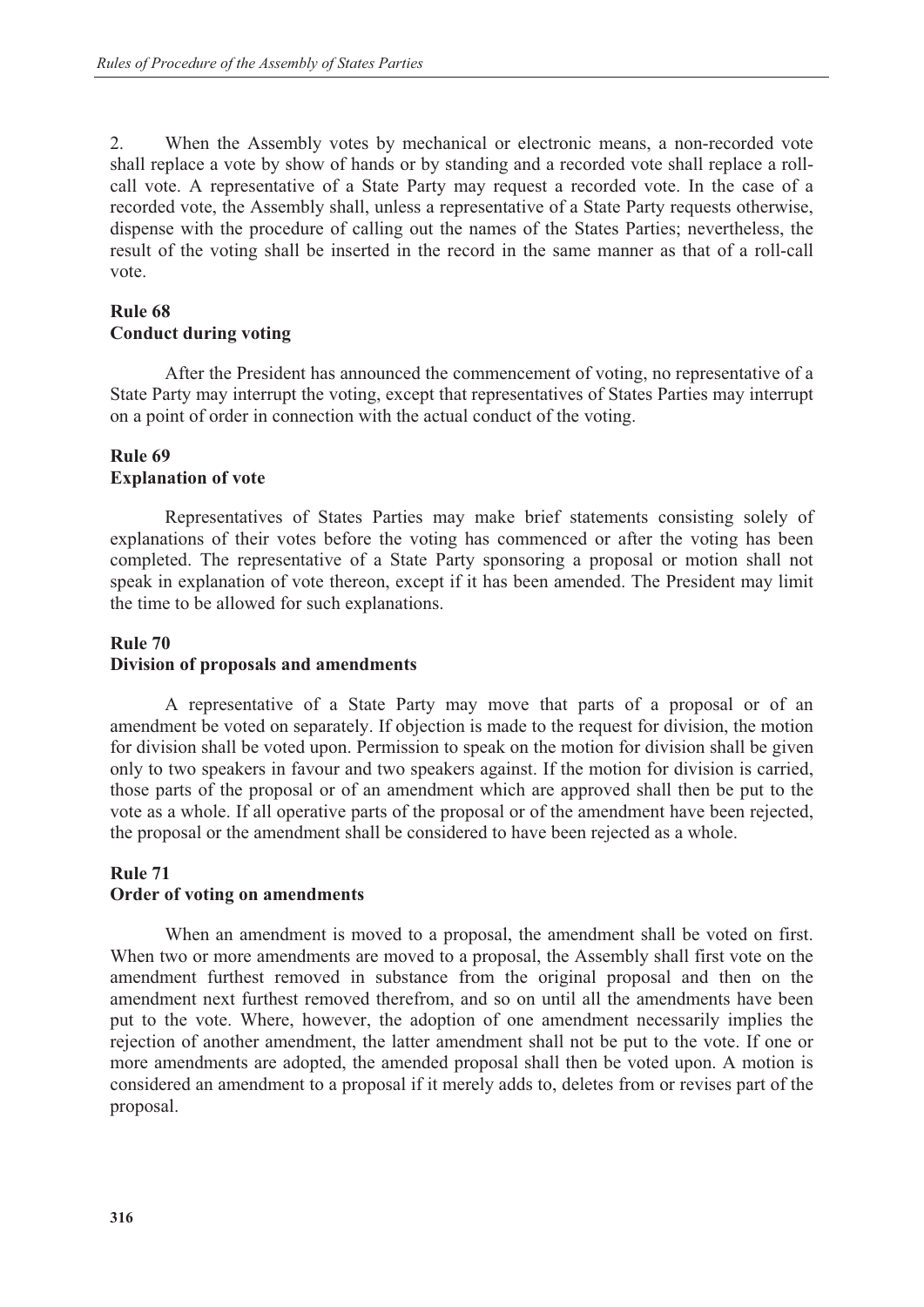# **Rule 72 Order of voting on proposals**

 If two or more proposals relate to the same question, the Assembly shall, unless it decides otherwise, vote on the proposals in the order in which they have been submitted. The Assembly may, after each vote on a proposal, decide whether to vote on the next proposal.

# **Rule 73**

# **Rules of Procedure and Evidence**

1. The Rules of Procedure and Evidence shall be adopted by the Assembly by a twothirds majority of the members of the Assembly.

2. Any provisional Rules of Procedure and Evidence drawn up in accordance with article 51, paragraph 3, of the Statute shall be put before the next ordinary or special session of the Assembly for its decision as to their adoption, amendment or rejection.

3. Amendments to the Rules of Procedure and Evidence, proposed in accordance with article 51, paragraph 2, of the Statute, shall be forwarded to the President of the Bureau, who shall ensure their translation into all official languages of the Court and transmission to the States Parties. Such amendments shall enter into force upon adoption by a two-thirds majority of the members of the Assembly.

# **Rule 74 Elements of Crimes**

1. The Elements of Crimes shall be adopted by the Assembly by a two-thirds majority of the members of the Assembly.

2. Amendments to the Elements, proposed in accordance with article 9, paragraph 2, of the Statute, shall be forwarded to the President of the Bureau, who shall ensure their translation into the official languages of the Court and transmission to the States Parties. Such amendments shall enter into force upon adoption by a two-thirds majority of the members of the Assembly.

# **Rule 75**

# **Increase or reduction in the number of judges**

 Any proposal by the Presidency, acting on behalf of the Court, regarding an increase or a subsequent reduction in the number of judges, submitted pursuant to article 36, paragraph 2, of the Statute, shall be considered adopted if approved by a vote of two thirds of the members of the Assembly and shall enter into force at such time as decided by the Assembly.

# **Rule 76**

# **Amendments to the Statute**

 Amendments to the Statute, proposed pursuant to article 121, paragraph 1, and article 122, paragraph 1,of the Statute on which consensus cannot be reached shall be adopted by the Assembly or by a Review Conference, by a two-thirds majority of States Parties.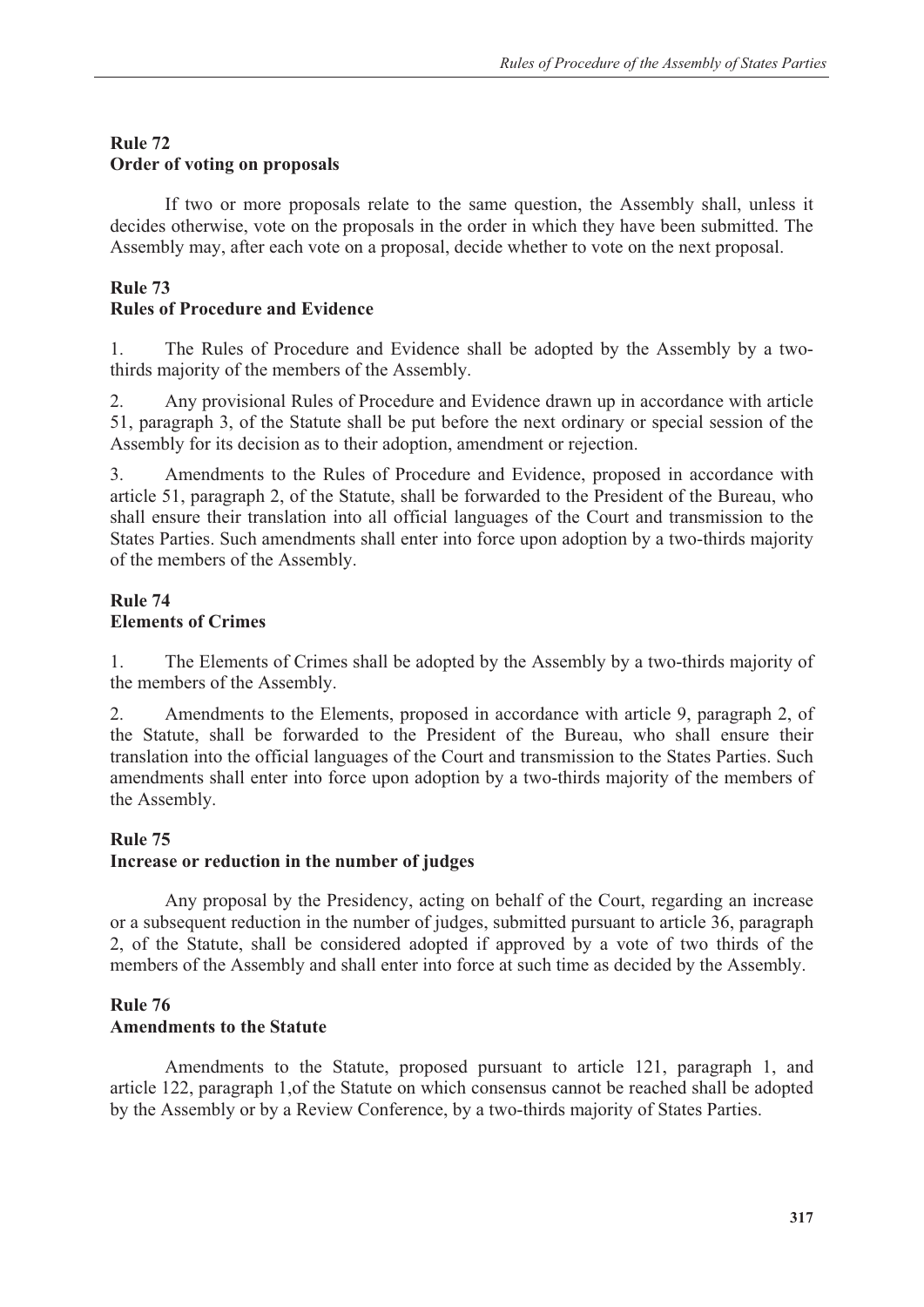# **Rule 77 Equally divided votes**

 If a vote is equally divided on matters other than elections, the proposal or motion shall be regarded as rejected.

# **Rule 78 Elections of officers of the Assembly**

 All elections of officers of the Assembly shall be held by secret ballot unless, in the absence of any objection, the Assembly decides to proceed without taking a ballot on an agreed candidate or slate.

# **Rule 79 Restricted balloting for one elective place**

 When only one person or State Party is to be elected and no candidate obtains in the first ballot the majority required, a second ballot shall be taken, which shall be restricted to the two candidates obtaining the largest number of votes. If in the second ballot the votes are equally divided, and a majority is required, the President shall decide between the candidates by drawing lots. If a two-thirds majority is required, the balloting shall be continued until one candidate secures two thirds of the votes cast; provided that after the third inconclusive ballot, votes may be cast for any eligible person or State Party. If three such unrestricted ballots are inconclusive, the next three ballots shall be restricted to the two candidates who obtained the greatest number of votes in the third of the unrestricted ballots, and the following three ballots thereafter shall be unrestricted, and so on until a person or State Party is elected. These provisions shall not prejudice the application of rules 85 and 86.

## **Rule 80**

## **Restricted balloting for two or more elective places**

 When two or more elective places are to be filled at one time under the same conditions, those candidates obtaining in the first ballot the majority required shall be elected. If the number of candidates obtaining such majority is less than the number of persons or States Parties to be elected, there shall be additional ballots to fill the remaining places, the voting being restricted to the candidates obtaining the greatest number of votes in the previous ballot to a number not more than twice the places remaining to be filled; provided that after the third inconclusive ballot, votes may be cast for any eligible person or State Party. If three such unrestricted ballots are inconclusive, the next three ballots shall be restricted to the candidates who obtained the greatest number of votes in the third of the unrestricted ballots, to a number not more than twice the places remaining to be filled, and the following three ballots thereafter shall be unrestricted, and so on until all the places have been filled. These provisions shall not prejudice the application of rules 85 and 86.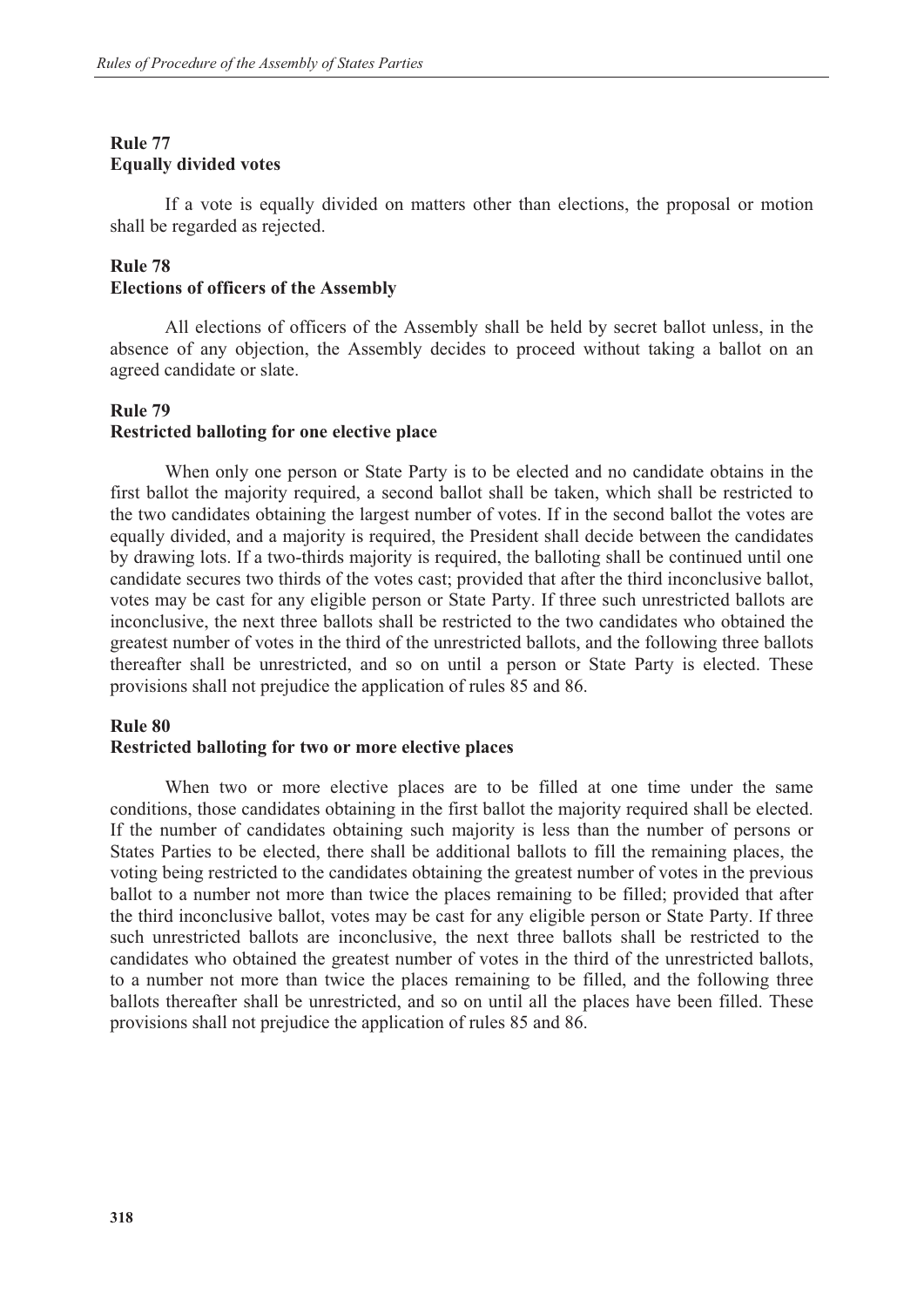# **XVI. Disciplinary proceedings**

# **Rule 81**

# **Removal from office of a judge, the Prosecutor or a Deputy Prosecutor**

1. On the receipt of a communication from the Presidency or the Prosecutor concerning a complaint or a recommendation for the removal from office of a judge, the Prosecutor or a Deputy Prosecutor, as the case may be, in accordance with rules 26 and 29, paragraphs 2 and 3, of the Rules of Procedure and Evidence, the President of the Bureau of the Assembly shall circulate such communication among the members of the Bureau and shall convene a meeting of the Bureau.

2. After having heard the person concerned, the Bureau, when the seriousness of the complaint and the nature of the evidence so warrant, may, in accordance with rule 28 of the Rules of Procedure and Evidence, suspend him/her from duty pending final decision.

3. After having gathered, with full respect of the rights of the person concerned as provided for in rule 27 of the Rules of Procedure and Evidence, all the relevant information for the purpose of deciding on the complaint, the Bureau shall transmit to the next ordinary or special session of the Assembly the communication received in accordance with paragraph 1, and the relevant materials, and a recommendation on the alleged responsibility of the person concerned.

4. A decision as to the removal from office of a judge, the Prosecutor or a Deputy Prosecutor shall be made by the Assembly as provided for in article 46, paragraph 2, of the Statute.

# **Rule 82 Disciplinary measures**

1. On the receipt of a communication from the Presidency or the Prosecutor concerning a complaint or recommendation for disciplinary measures against the Prosecutor or a Deputy Prosecutor, as the case may be, in accordance with rules 26 and 30, paragraphs 2 and 3 (b), of the Rules of Procedure and Evidence, the President of the Bureau of the Assembly shall circulate such communication among the members of the Bureau and shall convene a meeting of the Bureau.

2. After having gathered, with full respect of the rights of the person concerned as provided for in rule 27 of the Rules of Procedure and Evidence, all the relevant information for the purpose of deciding on the complaint, the Bureau shall adopt a decision in accordance with rule 30, paragraphs 2 and 3, of the Rules of Procedure and Evidence.

# **XVII. Subsidiary bodies**

### **Rule 83 Establishment of subsidiary bodies**

 The Assembly may establish such subsidiary bodies as may be necessary, including an independent oversight mechanism for inspection, evaluation and investigation of the Court, in order to enhance its efficiency and economy.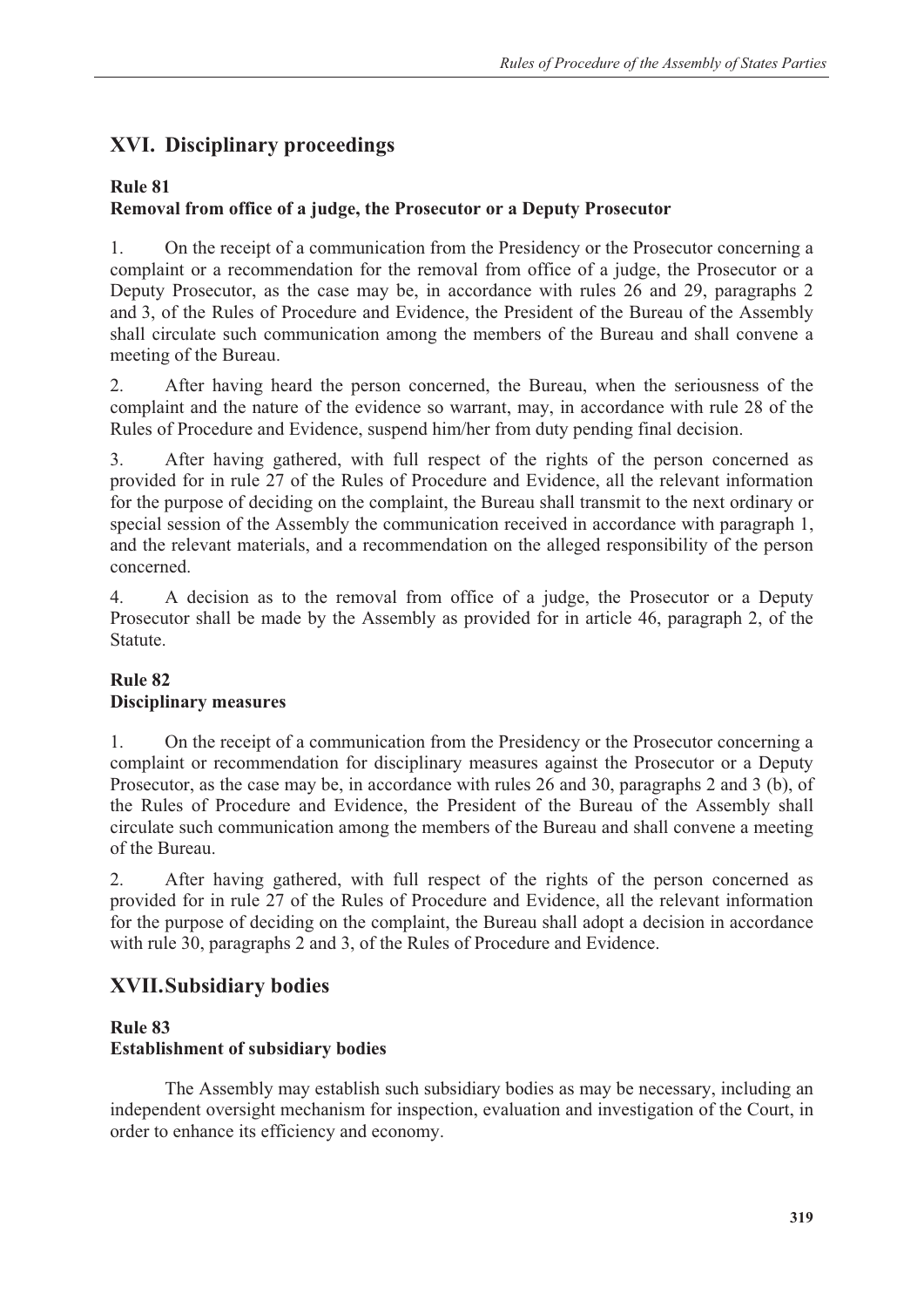## **Rule 84**

### **Rules of procedure of subsidiary bodies**

 Unless otherwise decided by the Assembly, these rules shall apply, mutatis mutandis, to the proceedings of subsidiary bodies, except that:

(a) The presiding officer of a subsidiary body may exercise the right of vote;

 (b) The presence of representatives of a majority of the members of a subsidiary body shall be required for any decision to be taken.

# **XVIII. Elections of the judges, the Prosecutor and the Deputy Prosecutors**

### **Rule 85 Elections of the judges**

 The elections of the judges and the elections to fill a vacancy shall be held in accordance with articles 36 and 37 of the Statute.

### **Rule 86**

### **Elections of the Prosecutor and the Deputy Prosecutors**

 The elections of the Prosecutor and the Deputy Prosecutors shall take place in accordance with article 42, paragraphs 2, 3 and 4, of the Statute.

# **XIX. Administrative and budgetary questions**

#### **Rule 87**

#### **Staff regulations and guidelines**

1. The Assembly shall approve the Staff Regulations which shall be proposed by the Registrar, in accordance with article 44, paragraph 3, of the Statute, and which include the terms and conditions upon which the staff of the Court shall be appointed, remunerated and dismissed. When approving the Staff Regulations, the Assembly shall ensure that they fully reflect the provisions of article 44, paragraphs 1 and 2, of the Statute.

2. The Assembly shall establish guidelines for the employment by the Court, in exceptional circumstances, of gratis personnel offered by States Parties, intergovernmental organizations or non-governmental organizations to assist with the work of any of the organs of the Court.

#### **Rule 88**

#### **Regulations for financial administration**

1. The Assembly shall adopt the Financial Regulations and Rules which, in addition to the Statute, shall govern all financial matters related to the Court and the meetings of the Assembly, including its Bureau and subsidiary bodies.

2. The Assembly shall adopt the criteria under which the Court may receive and utilize, as additional funds, voluntary contributions from Governments, international organizations, individuals, corporations and other entities.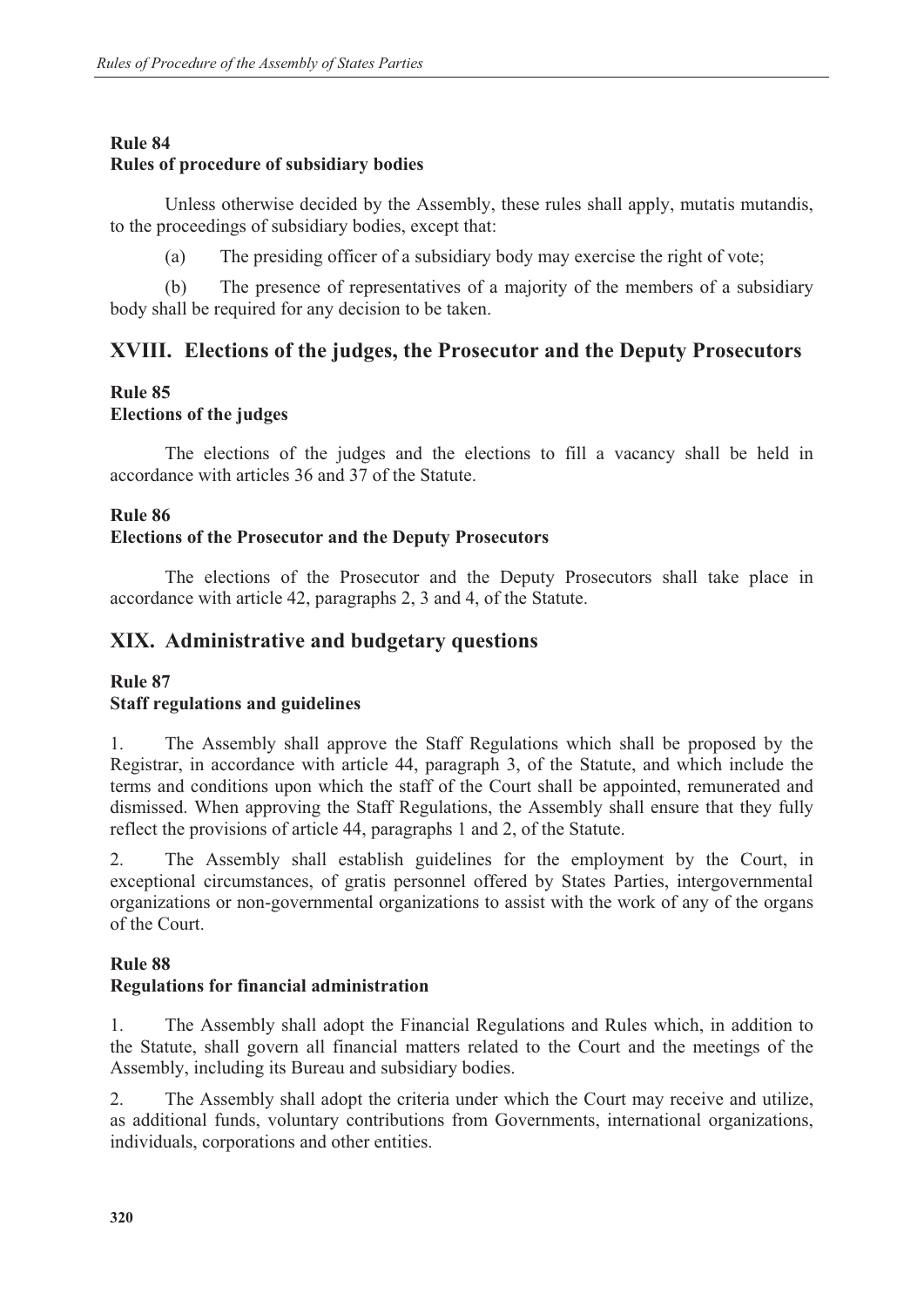3. The Assembly shall decide on salaries, allowances and expenses which shall be received by the judges, the Prosecutor, the Deputy Prosecutors, the Registrar and the Deputy Registrar.

# **Rule 89 Trust Fund**

1. A Trust Fund shall be established by a decision of the Assembly, pursuant to article 79 of the Statute, for the benefit of victims of crimes within the jurisdiction of the Court, and of the families of such victims.

2. The Trust Fund shall be managed according to criteria to be determined by the Assembly.

## **Rule 90 Budget**

 The Assembly shall decide on the budget, which shall comprise the expenses of the Court and the Assembly, including its Bureau and subsidiary bodies.

# **Rule 91 Contributions**

 The Assembly shall decide on a scale of assessment, under which the contributions of States Parties to the budget shall be assessed, to be based on the scale adopted by the United Nations for its regular budget and adjusted in accordance with the principles on which that scale is based.

# **XX. Participation of observers and other participants**

#### **Rule 92 Observers**

## 1. Representatives designated by entities, intergovernmental organizations and other entities that have received a standing invitation from the General Assembly of the United Nations pursuant to its relevant resolutions to participate, in the capacity of observers, in its sessions and work have the right to participate as observers, without the right to vote, in the deliberations of the Assembly.

2. Representatives designated by regional intergovernmental organizations or other international bodies invited to the Rome Conference, accredited to the Preparatory Commission for the International Criminal Court or invited by the Assembly may participate as observers, without the right to vote, in the deliberations of the Assembly.

3. The representatives referred to in paragraphs 1 and 2 above may also participate in the deliberations of subsidiary bodies under the conditions laid down in rule 42 of the present rules of procedure.